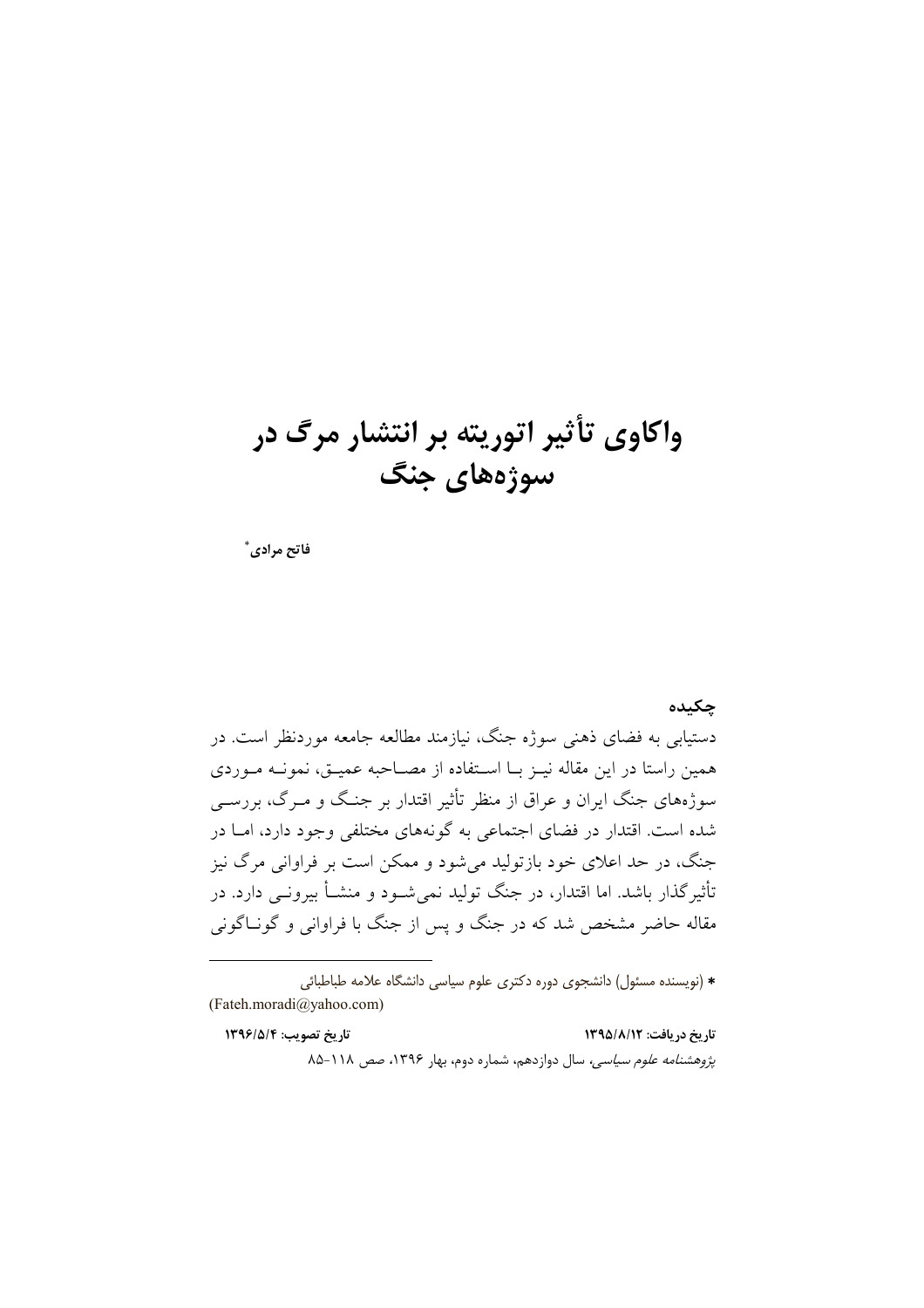رفتاری سوژهها روبهرو هستیم. بـر همـین اسـاس، پـازده نـوع سـوژه برپایــه ویژگیهای رفتاری آنها در جنگ و سه نــوع الگــوی رفتــاری آنهــا پــس از جنگ، از پژوهش استخراج شده است؛ ازاینرو تنوع رفتاری سوژههای جنگ و پس از جنگ با ساختار شخصیتی متفاوتی همراه است کـه نشــان مــی دهــد آنها ويژگيهاي شخصيتي متفاوتي دارند، اما اقتدار، بـهمنزلـه بسـيجكننـده و عامل همپوشانی این گوناگونیها در جنگ، عمل میکند. ساختار و الگوهـای گوناگون رفتاری موجود در سوژههای جنگ در فضـای فرهنگــی و سیاســی ایران پس از جنگ و اکنون نیز تأثیرگذار است؛ بنابراین، بدون توجه بــه تنــوع رفتاری سوژههای جنگ، مدیریت ساختار سیاسی و فرهنگی کارآمد در جامعه امکان پذیر نیست. اقتدار موجود در جنگ از نظر سوژهها می تواند به شیوههای مختلفی به عرصه فرهنگی و سیاسی کنونی منتقل شود، یعنی از شکل قــدرت به اقتدار تبديل شود.

واژگان کليدي: نه مر*گ، اقتدا*ر، سوژه، جنگ، رو*ايت.* 

پژوهشنامه علوم سیاسی پ سال دوازدهم پ شماره دوم په پهار ۱۳۹۶

 $\lambda$ ۶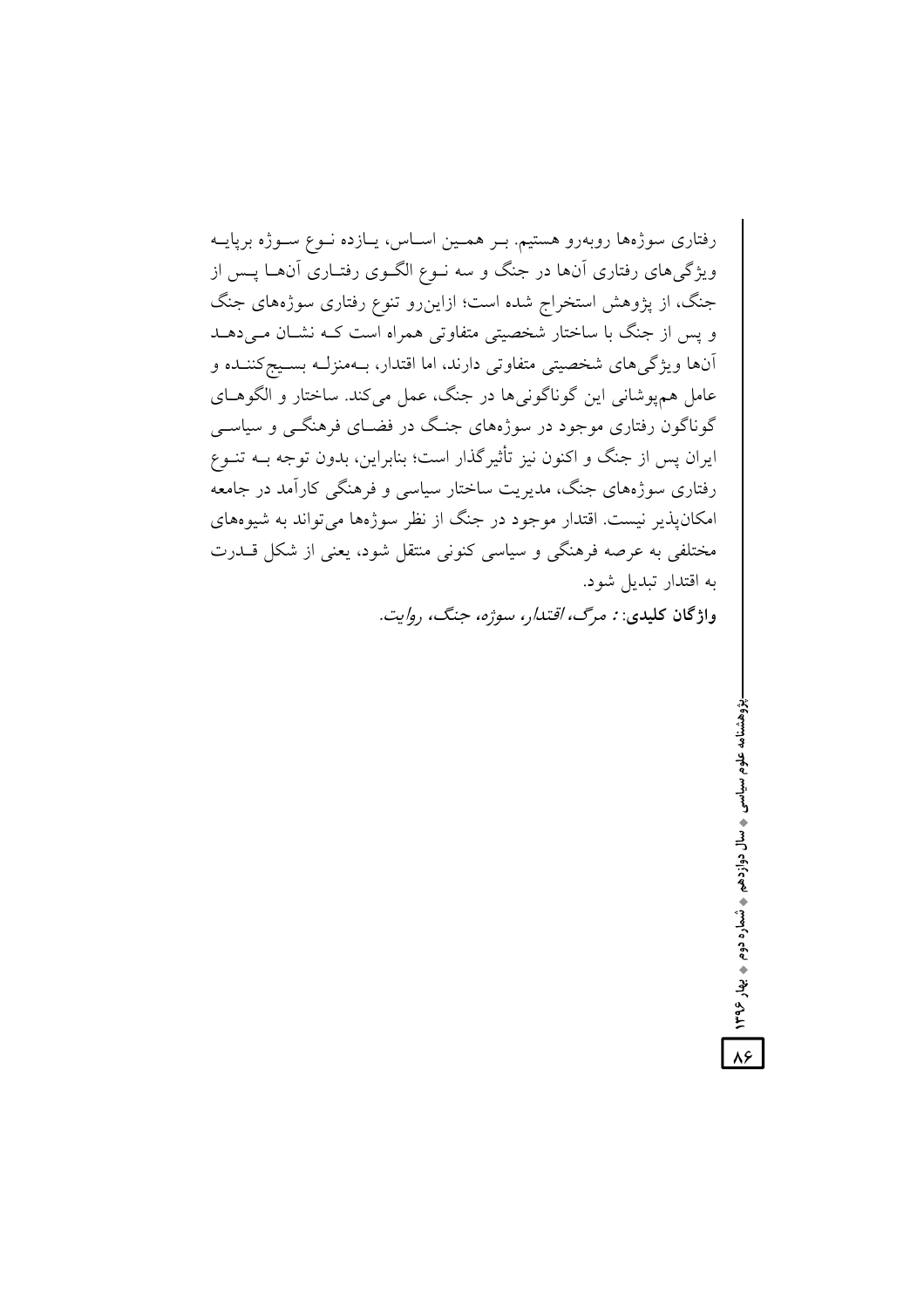«... مرگ یا نابود شدن است، به این معنی که کسی که مـی،میـرد، دیگـر هیچ احساس نمی کند، یا چنانکه می گویند، انتقال روح است از جهـانی به جهاني ديگر. اگر احتمـال نخسـت درسـت باشـد... و مـرگ چـون خواب باشد که هیچ رؤیایی آن را آشفته نکند، پس باید مرگ را نعمت بزرگی بشماریم.... اگر مرگ چنین چیزی باشد، مـن آن را بـرای خـود سودی بزرگ میشمارم، زیرا در آن، همه زمان بهصورت شبی جلوهگـر خواهد بود...، ولي اگر مرگ، انتقال به جهاني ديگر است، و اگـر ايـن سخن راست است که همه درگذشتگان در آنجـا گـرد آمـدهانـد، پـس نعمتی والاتر از اینکه آدمی از این مدعیان کـه عنـوان قاضـی بـر خـود نهادهاند، رهایی پابد و در آن جهان با داورانـی دادگـر ... روبــهرو شــود. اگر مرگ این باشد، به خـدا سـوگند مـن آمـادهام بارهـا بميـرم. گمـان مي كنم خصوصاً براي من زنـدگي در آن جهـان لـذتي خـاص خواهـد داشت.... آدمی در آنجا نهتنها نیکبختتر از این جهان بـهسـر مـی بـرد، بلکه زندگی جاودان دارد.... واقعـهای کـه بـرای مـن روی داده اسـت، بی علت نیست، بلکه صلاح من در ایـن اسـت کـه بمیـرم و از رنـج و اندوه، آسوده شوم».

«هرکس همانند دیگران زاده میشود و به شیوهای متفاوت، میمیرد»

افلاطون، اَيولوژي

هايدگر

مقدمه

واکاوی تأثیر اتوریته بر انتشار مرگ در سوژههای جنگ  $\lambda$ 

جاودانگی همواره یکبی از دغدغـههـای مهـم بشـر بـوده اسـت. در آثـار گذشـته، اسطورههایی ماننـد گـیلگمش بـهعنـوان نخسـتین نمونـهٔ تـاریخی کـه روایـتگـر جاودانگی فنا است، *آخیلس و اودیسه*، قهرمان روایت آثار *هوم*ر با ویژگی پــذیرش مرگ یا فرار از آن، اسکندر مقدونی در جستوجوی آب حیات و… نمونههـایی در این حوزه هستند. در این راسـتا گــاهی جمعـی از بنــدگان، همـراه خــدایگان دفــن شدهاند، و گاهی نیز رسمهای متفاوتی از مسئله جاودانگی بهنمایش درآمده است که در حوزه مرگ¢ژوهی قابل تأمل است. مرگاندیشــی از نظـر فیلســوفان پیشاســقراطی همچون کنشی در طبیعت، از منظر *اییکور* یک پایان، و از دیـدگاه *سـنکا و سیسـرو*، هدف نهایی هستی بشر است. بهقول *آگامبن*، رفتهرفته در روایتهای مدرن از مـرگ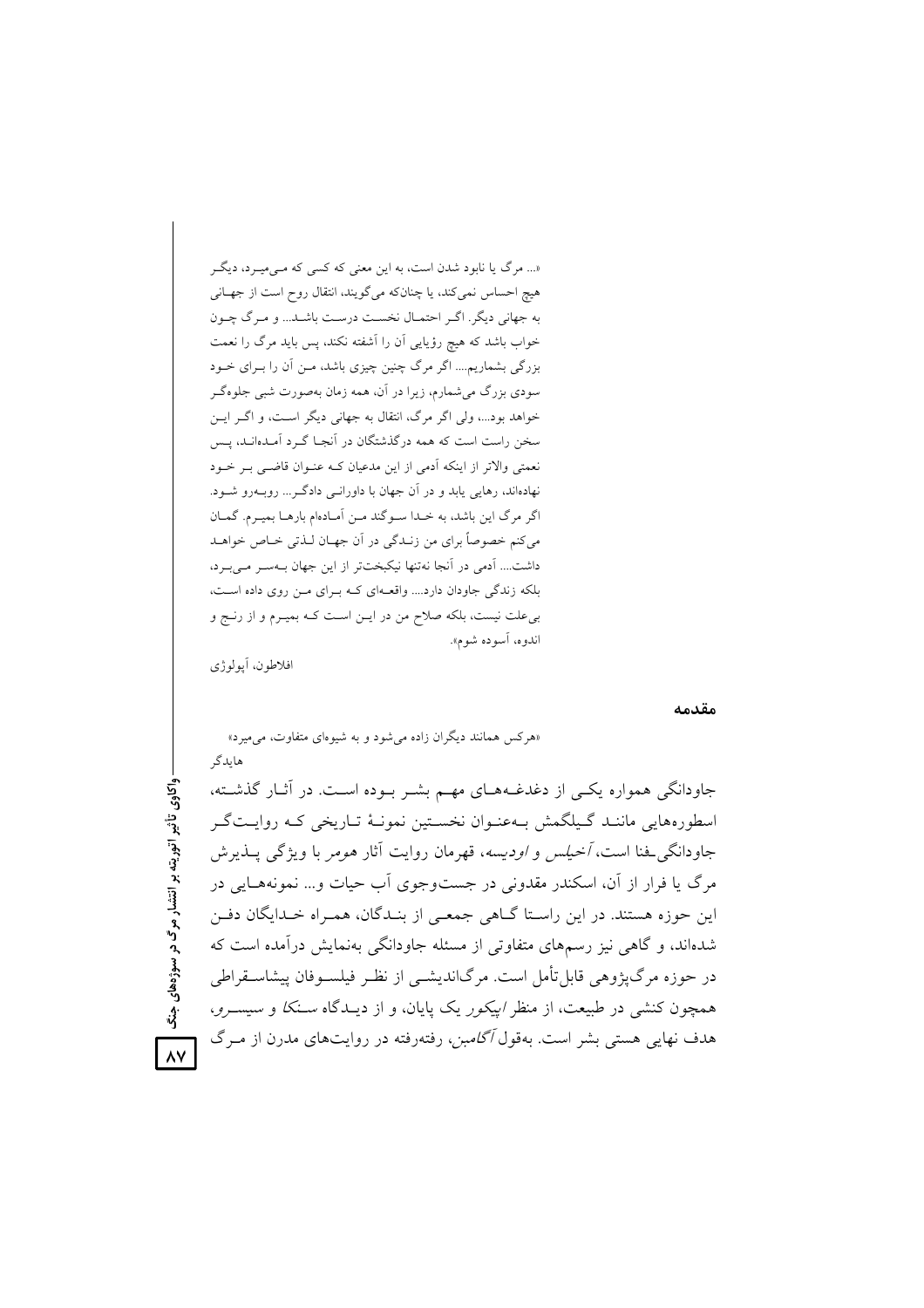«قداست; دایی» می شو د؛ هر چند مرگ همواره در دایره قدرتهای مختلف الهباتی و زمینی به گونههای متفاوتی تفسیر شده است، اما در روایت فرویدی، مرگ به سـطح تاناتوس یا رانهٔ نابودی فروکاسته می شود و سوژه اقتدارش را در نابودی دیگری یـا نابودي خود بهنمايش مي گذارد. درواقع، مرگ، هم سازنده است و هم برسـاخته. در این میان، این باور به جاودانگی است کـه تــا حــد زیــادی فرومــی ریــزد. مــرگ در اندیشههای منتسب به پدیدارشناسی ببرخلاف روایت فرویـدی کـه شـفاف و کلـی است\_به تکثر پدیدهها اشاره دارد. در دوره مدرن نیز مرگاندیشی در فاصله بین دو جنگ جهانی افزایش یافته است. براساس دیدگاههای نیچه میتوان گفت، مـرگ در سايه قدرت كه همواره سازنده حقيقت اسـت، جهـت مـي پابـد. بـا درنظـر گـرفتن اندیشههای مختلف، می توان اذعان کرد که پژوهش هایی که به بررسی تجربه زیسته افرادی می پر دازند که روایتهای نزدیک به مرگ را شـاهد بـودهانـد، یـا داشـتهانـد. می توانند به دستیابی به مواد بیشتر در زمینه مرگیژوهی کمک کنند. به همـین دلیـل در مقاله حاضر با مراجعه به سوژههای بازمانـده از جنـگ ايـران و عـراق بــهدنبـال دستیابی به این مهم با امکانات زیر هستیم:

> ـ توجه نظري به روايتهاي مرگانديشي بهويژه در قرن بيستم؛ ـ مراجعه به جامعه نمونه که نزدیکترین تجربه از مرگ را داشتهاند؛

ـ انتشار نمونه تجربی و تلاش برای دستیابی فضای موردنظر آنها درباره مرگ و روايت مرتبط با أن.

دستبایی به تجربه زیسته سوژههای جنگ ایران و عبراق، نیازمنید درک فضبای ذهنی آنها است. روایتهای مختلف، معمولاً تمایل دارند که سـوژههـای جنـگ را يكدست بدانند، درحـالي كـه سـاختارهاي شخصـيتي، يكدسـت نيسـتند؛ بنـابراين، سوژهها با اشتراکهای جمعی ای که دارند، ممکن است مستقل از یکدیگر نیز عمیل کنند. بررسی دلایل تجمیع احتمالی کثرت سوژهها و روایتهایشان دربـاره مـرگ، نیازمند یژوهش جدی است، زیرا در این زمینه یژوهشهای لازم انجام نشـده اسـت. به این منظور در پژوهش حاضر در پی پاسخگویی به پرسشهای زیر هستیم: ـ آيا مرگ در سوژه مدرن ًـمثلاً در جنگــ همانند سوژه پيشــامدرن بــا اقتــدار، ٨٨ پيوند دارد؟

ؠٚٳ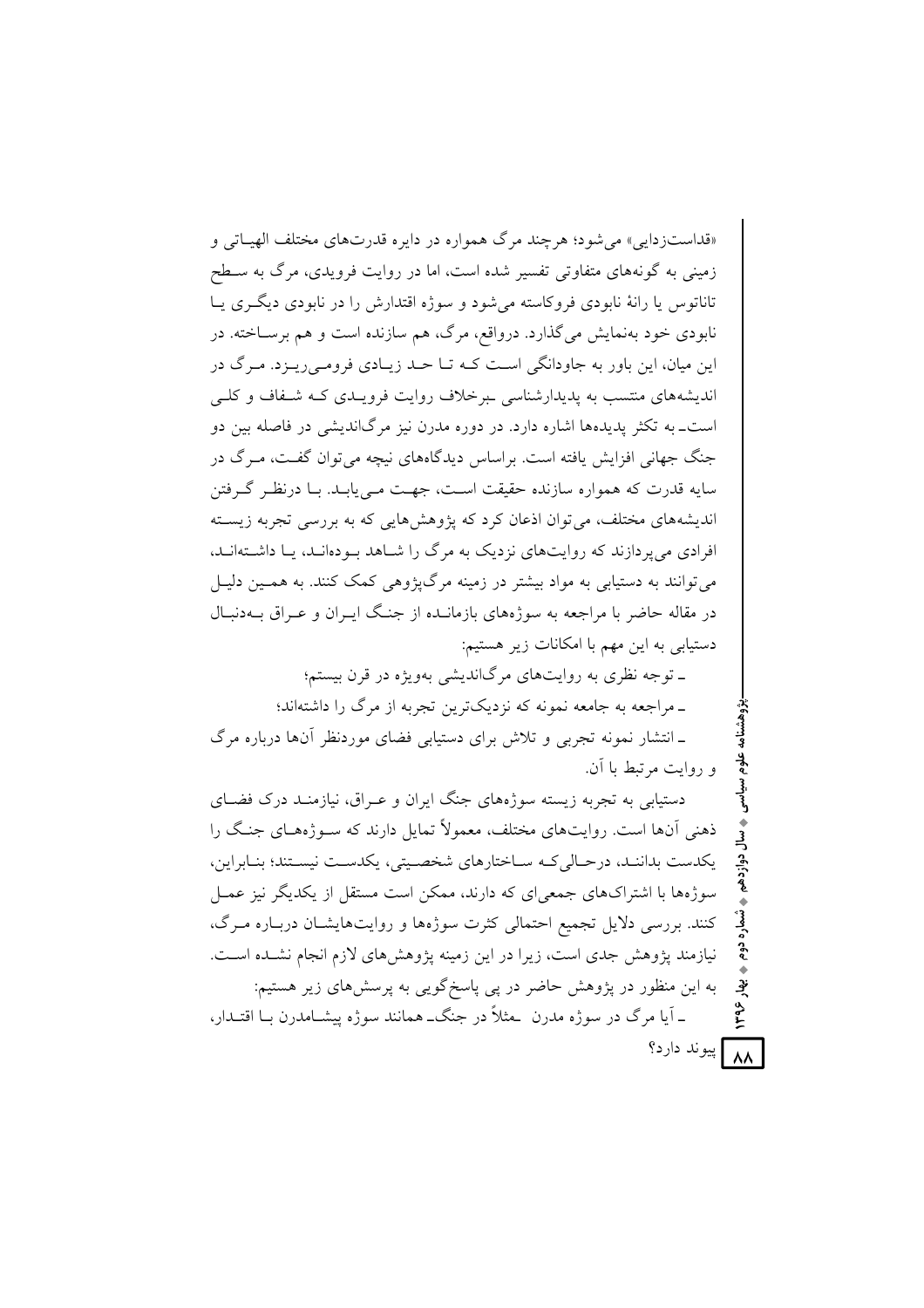ـ اگر اینگونه است، این وضعیت در فضای جنگ چگونه قابل کشف است؟ ـ بهعبارت دیگر، چگونه اقتدار در این شرایط، موجب تجمیع کثرت ســوژههــا مے شو د؟

ـ این سوژهها پس از جنگ در فضای سیاسی و اجتماعی ایــران چگونــه عمــل میکنند، به این معنی که مطالبـه اقتـدار سیاسـی چگونــه در فضــای فرهنگــی ایــران میتواند از طریق این سوژهها به بهترین شکل ممکن تولید شود؟

ـ الگوهای رفتاری سوژه پس از جنگ با سوژه جنگ چــه تفــاوتی دارد، یــا در چند دسته قابلمشاهده است؟

در مجموع، یکی از بهترین روشهای رفع این ابهامها و پاسـخ گــویی بــه ایــن پرسشها، مراجعه به سوژهها و درک جهانزیست آنان است.

## **۱. روش پژوهش**

دادههای این مقاله با استفاده از مصاحبه عمیق گـردآوری شــدهانــد؛ ازایــن٫و روش پــژوهش حاضــر، كيفــي بــوده و بــهصــورت مــردمنگــاري انجــام شــده اســت. در مردمنگاری، تحلیلها با استفاده از ویژگیهای خاص گروه موردنظر انجام میشود و در پی درک این ویژگیها است. به همین دلیل، سعی شده است تــا حــد امکــان بــه درک فضای ذهنی سوژهها نزدیک شویم. بر این اساس، شناخت پدیده با اســتفاده از پدیدارشناسی نیز در روششناسی پژوهش، درنظر گرفتــه شــده اســت؛ بنــابراین، در مردمنگاري يک رويکرد کيفې پيديدارشناختې بهکار مېړود.

پدیدارشناسی، علم مطالعه پدیدهها است و بر توصیف و تفسیر دقیــق پدیــدههــا در تمام حوزههای تجربی تأکید دارد. پدیدارشناسان به مسائل ذهنی رفتـار انســانهــا توجــه دارند؛ بنابراین، قومشناس تلاش میکند بهجای طبقهبندی رفتارهای مشاهدهشده، معنــای رفتار را از دیدگاه افــراد مــوردپژوهش، دریابــد (دلاور، ۱۳۸۹: ۲۴۶)، در ایــن مقالــه نیــز چنین روندی را درپیش گرفتهایم. مردمنگاری، هنر و علم توصیف یک گروه یا فرهنگ، و یک رهیافت در حوزه تحقیق کیفی است. در این رهیافت، پژوهشـگر بایــد در مــورد جهان اجتماعی، حساسیت داشته باشد و آن را برحسب مفاهیم و معانی خــاص خــود و برمبنای اصطلاحات کیفی درک کند. در مردمنگاری، هدف نه خلق اصول علمــی، بلکــه

ر سوژههای جنگ <mark>| ح</mark> ر<br>مرگ<br>د <u>تا</u> ريته بر ا واكاوى تأثير اتو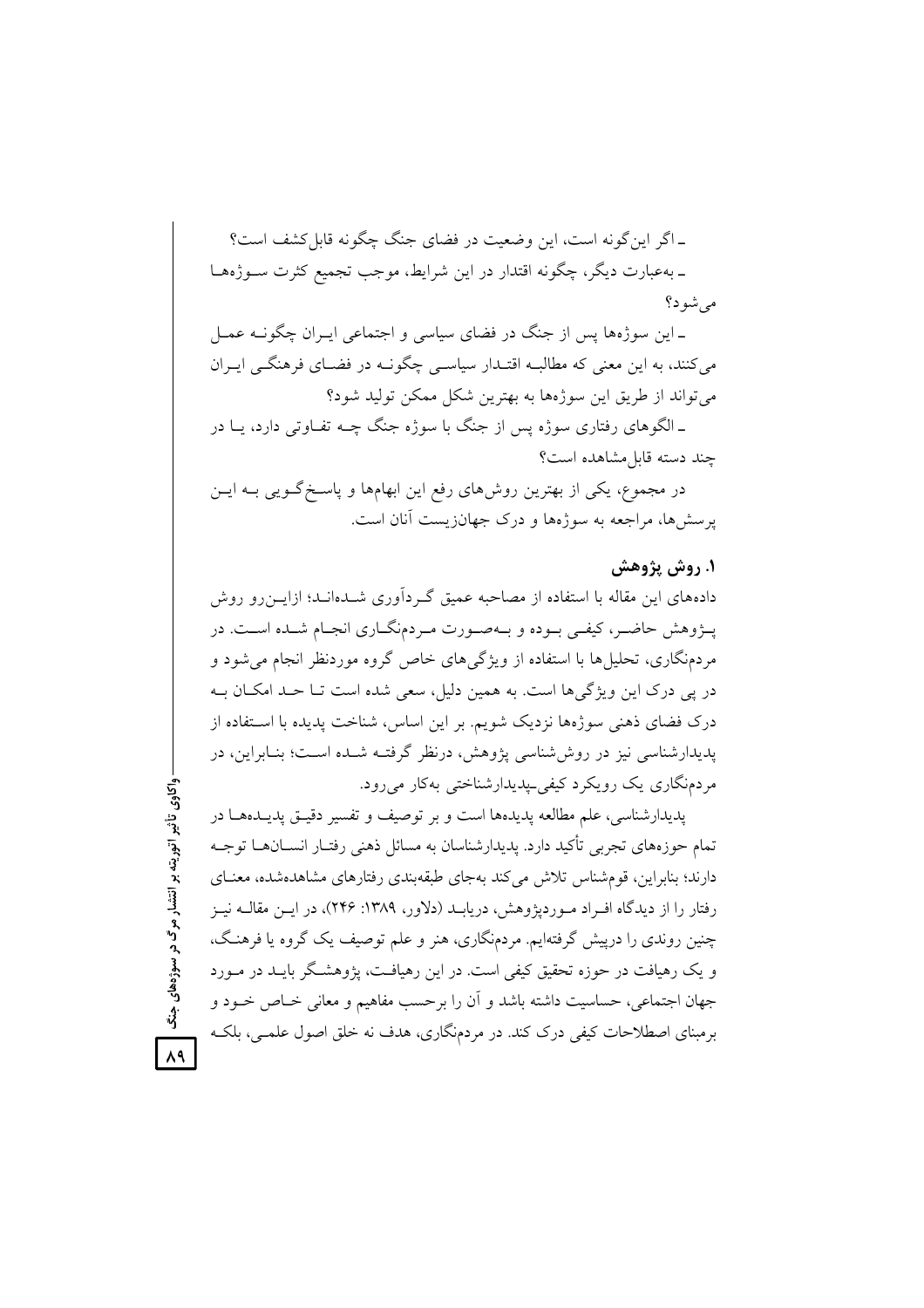بازنمایی جهان اجتماعی بوده و هدف اصلی آن، توصیف با بازنمایی شیرابط موجبود از زبان سوژهها است؛ بنابراین در مقاله حاضر نیز فضای سیاسی، فرهنگی، و رفتار سوژههـا در شرایط پیشین و تأثیر آن بر شرایط موجود بازنمایی شده است. درواقع، مـردمنگــاری، توصيف چندجانيه و منعطفي است كه هميين مسئله از نقباط قبوت اين روش است؛ بهعنوان نمونه، در مقاله حاضر تلاش کردهایم، به سوژههای متقدم و متـأخر در فراینــد و انباشت اطلاعات و رفتارها دست پابیم؛ ازاین رو در این گونـه پـژوهشهـا، دسـتیابی بـه دنیای درونگروهی و برونگروهی با اعتبار بیشتری همـراه اسـت؛ بـهعنـوان مثـال، در یژوهش حاضر، سوژهها تنها به توصیف دیدگاههای شخصی خـود ملـزم نبودنـد، بلکـه دهها تجربه را گزارش دادند که در جریان زندگی و در اوج رویارویی با مـرگ، مشــاهده کرده بودند. قابل ذکر است که در مقاله حاضر، متغیرهای مزاحم پژوهش تا بیشترین حـد ممكن، كنترل شدهاند.

٢. الگوي نظري

«....و با این همه ما به جهان نیامده ایم که به آسانی بمیـریم! آن هــم در سیپده دمي که بوي ليمو مي آيد»

يانيس ريتسوس

در مقاله حاضر به بخشهایی از اندیشه *هانــا آرن*ـت، بــهعنــوان یکــی از مهــمتــرین اندیشههای قرن بیستم ارجاع داده میشود. مفروض نویسنده این است کـه خواننـده با پیچیدگی های نظری اندیشه آرنت، بهویژه درباره اقتدار و مرگ آشـنا اسـت، زیــرا احتمال دارد، ارائه تصویر عینبی اندیشـه او دربـاره مـرگ و اقتـدار ممکـن نباشـد، درعین حال، همین اندیشه از مهمترین ابزارهای نظری برای کاربرد در مقالــه حاضـر است؛ ازاین رو نمی توان از امکانات وسیع آن غافل بود.

آرنت میان قدرت و اقتدار تمایز مـیگـذارد (رهبـری، ۱۳۸۸: ۱۷۵). اقتـدار بـا اطاعت همراه است و هنگامی که زور بهمیان می آید، اقتداری وجود نـدارد. درواقــع، اقتدار با برهان از دور خارج میشود (آرنت، ۱۳۹۲: ۱۲۵)؛ بنابراین، صاحبان قــدرت لزوماً دارای اقتدار نیستند. به همین دلیل خــدایان، میــان انســانهــا اقتــدار دارنــد نــه تو قدرت و اعمال انسان را تحکیم و تأیید می کنند نه هدایت (آرنـت، ۱۳۹۲: ۱۶۳). از نظر اَرنت، اقتدار در دوره پیشامدرن وجود داشت، اما در دوره مدرن از بین رفت یا

 $\ddot{\mathsf{a}}$ .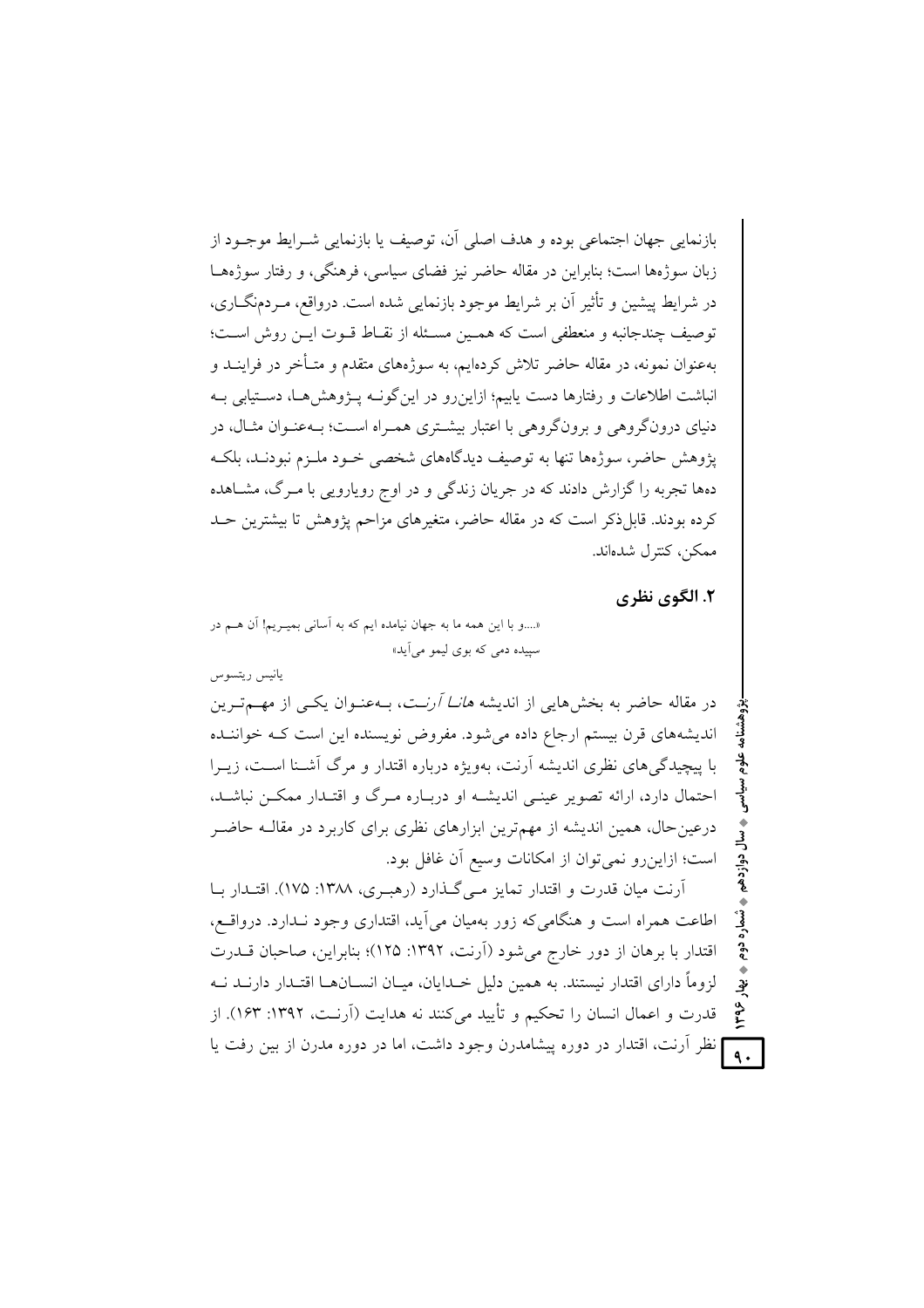کمرنگ شد و جای خود را به قدرت داد. قدرت نــه در خاصـیت فــردی، بلکــه در روند گروهی است که به حیات خود ادامه مـیدهـد (اَرنـت، ١٣۵٨: ۶۸). سـوژه در دنیای مدرن ممکن است طی دوره زمانی خاص یا شرایط خاصی بـا تأثیریــذیری از اقتدار، به کنش بیردازد. یکی از اثرات مهمی که ممکن است سوژه را با خود همـراه کند، روایت' است. از نگاه آرنت، روایت اهمیت اساسی دارد و اجبازه نمبی دهید سوژه بميرد، يا خاموش شود.

ازاین رو، از منظر آرنـت، تولـد و مـرگ، رخـدادهای سـاده و طبیعـی|ی نیسـتند و انسانها سعي در غلبه بر ميرايي و معنى دادن به مرگ [به شيوههـاي گونـاگون همچـون تداوم در روايت] دارند؛ همچنانکه معنابخشی مسیحیت و یونان باسـتان، سـعی در دادن جاودانگی به مرگ دارند (لسناف، ۱۳۵۸: ۵۹). اگرچه آشفتگی با تکثیر معنیایی در دوره مدرن، مرگ را نیز زمان.ند کرده و در پی آن، اقتدار را از بین برده است، امـا رفتــهرفتــه میرندگی در متن عالم به واقعیتی از وجود بشری تبدیل شده است. وظیفهٔ میرنـدگان و عظمت بالقوهٔ اَنها نیز در توانایی شــان بــرای پدیــد اَوردن چیزهــایی ِ \_اَتْــار، کردارهــا و سخنانی۔است که سزاوار جاودانه بودنشان است تا خود را در عالمی که همهچیز بهجـز خودشان ناميرا است، ييدا كنند؛ بنابراين؛ بهدنبال اثبات طبيعي وجودشان بــهعنـوان وجــه «الهي» خود هستند. تنها سر اَمدها هستند كه «نام و اَوازهٔ نامیرا را بر چیزهای میرا تـرجیح میدهند» و آنها تبدیل به انسانهایی بهمعنای واقعی کلمه می شوند و بقیه بهمثابه افـرادی حیوانصفت زندگی می کنند؛ این نکتهای بوده که هراکلیتوس همواره به آن اعتقاد و بـاور داشت (آرنت، ۱۳۹۵: ۵۸–۵۳)؛ بنــابراین، ســر آمد یــا قهرمــان در اوج، مـرگ را انتخــاب می کند، چون تمایل دارد آنچه هانا آرنت «روایت» یا «سخن» می نامد، پس از مرگش، یـا زمانی که زنده است، تداوم داشته باشد. براساس نظر آرنت، اقتدار به منظومهای از باورهــا تبدیل شد که سوژه، شیفته آن می شود؛ بنابراین از نظر او رابطهٔ سوژه و اقتدار بهصـورت هرم دیده نمیشود و معناهـای جدیـد در آن اثرگـذار و متکثـر اسـت. در چنـین میـدان آشوبناکی در صورت وجود اقتدار یا نشانههای آن است که سوژه تجلبی مبی یابـد و بـه یک نقطه مشترک، یعنبی معنابخشبی بــه مــرگ در ســایه اقتــدار مــی(ســد و در غالــب

 $\lambda$ 1. Narrtation

- واکاوی تأثیر اتوریته بر انتشار مرگ در سوژهفای جنگ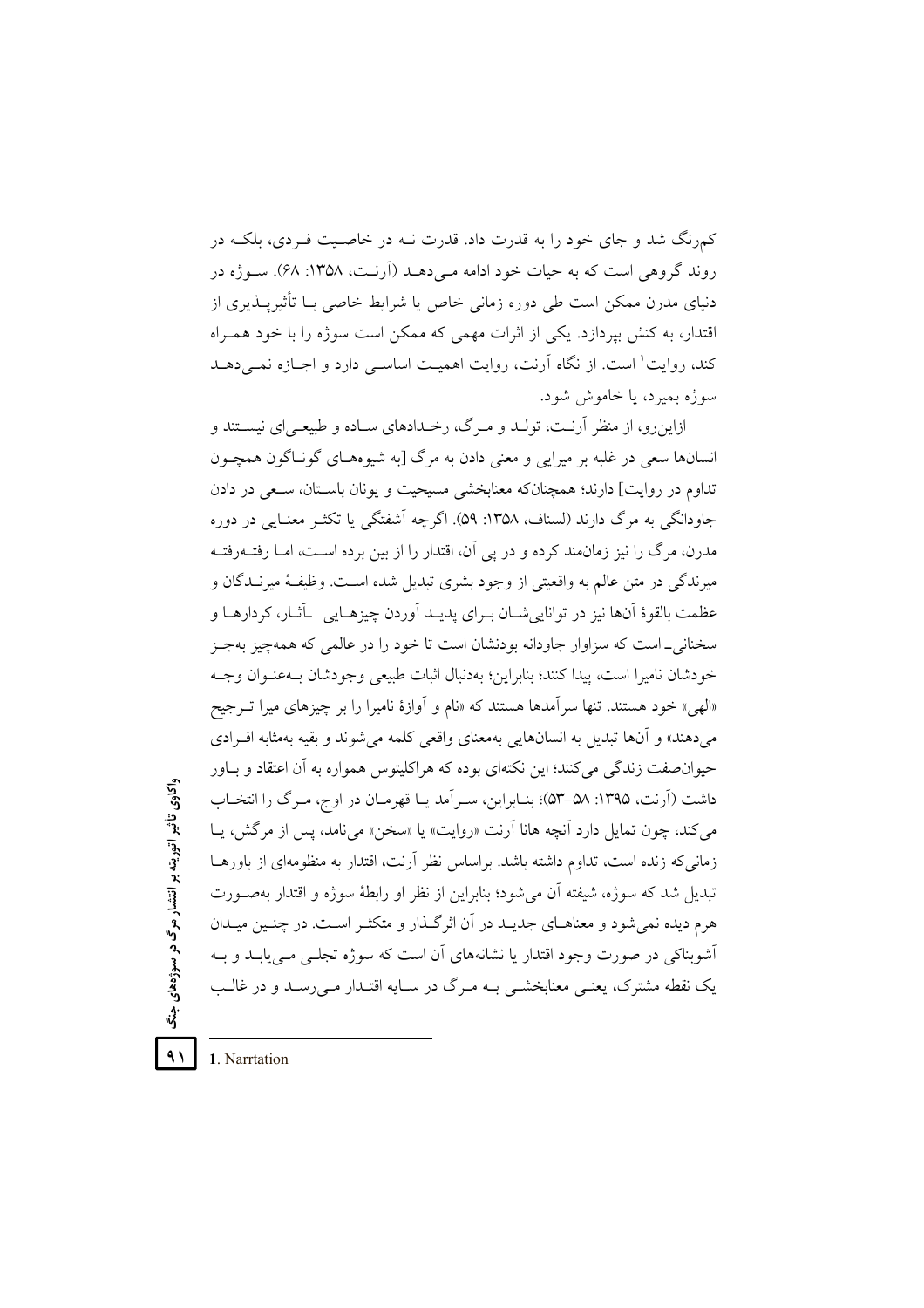سوژههایی همچون سوژه جنگ، بازتولید میشود. به همین دلیل، سـوژه مــدرن بــهطــور كامل، بهدور از يذيرش اقتدار نيست و در شرايطي ممكن است اثـر اقتـدار بـر او حــاكم شود و در جنگ در بالاترین میزان، تولید شود.

برای شفافسازی دستگاه نظری هانا آرنت بهویژه در مورد مرگ و از بین رفتن اقتدار، شاید لازم باشد به گونهای اجمالی به تحـولات سـوژه از دوره پیشـامدرن تـا مــدرن اشــاره كنــيم. ســوبژكتيويته در دنيــاي مــدرن خــود را تعريــف كــرده و صورتبندیهای روانشناختی جدیدی را با خود میآورد. در آشفتگی نظام اقتــدار، سوبژکتیویتههای مرگبار [یا بهقول *امین مألوف*، هویتهای مرگبار] تولید مــیشــوند. هویت<sup>۱</sup> و سوبژکتیویته<sup>۲</sup> در دوره پیشامدرن یکسان هستند، امـا ایــن رابطــه در دوران مدرن، از هم میپاشد، بهاین معنی که سـوبژکتیویته مــدرن مــیتوانــد هــر چیــزی را برگزیند (Hall, 2004). در دوره مدرن، برخلاف دوره پیشامدرن که سوژه یکدستتـر بوده است، با چهار نوع سوژه گراماتیکال**"**، قانونی۔سیاسی**"**، فلسفی<sup>۵</sup> و سوژه برآمـده از شخص<sup>۶</sup> روبهرو هستیم. سوژه برآمده از شخص، تجربههای برگرفته از مـن (مــا) را بههمراه دارد (Mansfield, 2003, introduction)؛ ازاینرو سوژه دوره مــدرن، متنــوع و متكثر است، اما اين به آن معنا نيست كه تنوع و تكثـر او يـا منفـرد شــدنش، سـبب تجمیع اَن در پذیرش اقتدار نشیود؛ بنیاراین اقتیدار بیا منشیأ بیرونبی مبی توانید در شکا گیری یا بازتولید اتحاد جمعی اثربخش باشد.

سوژه همواره در اقتدار بازتولید میشود، یعنی بهدنبال تحقق و معنابخشی بــه خــود است. این تورم معنایی و جستوجو یا تحقــق خــود در شــرایط همبســتگی گروهــی و جنگ، ممکن است در بالاترین حد، تولید شود. وحدتبخشی به تکثر، صــورت ســوژه مدرن است. تکثر و نشر هویتی، لایههایی از تنش و رقابت را نیز بههمراه دارد کــه مــرگ و زندگی، در هر دو سر این طیف، خود را بازتولید میکنند. ســوژه مــدرن، مــدعی کــف

**1**. Identity

 $\overline{a}$ 

- **2**. Subjectivity
- **3**. Subject of Grammar
- **4**. Political-Legal Subjects
- **5**. Philiosphical
- **6**. Subject of Humen Person

بزوهشنامه علوم سیاسی <sub>،</sub> سال دوازدهم ، شماره دوم ، بهار ۱۳۹۶ <mark>م چ</mark> **1396**

 **-+**

٠

سال دوازدهم

٠

**-**شماره دوم<br>\*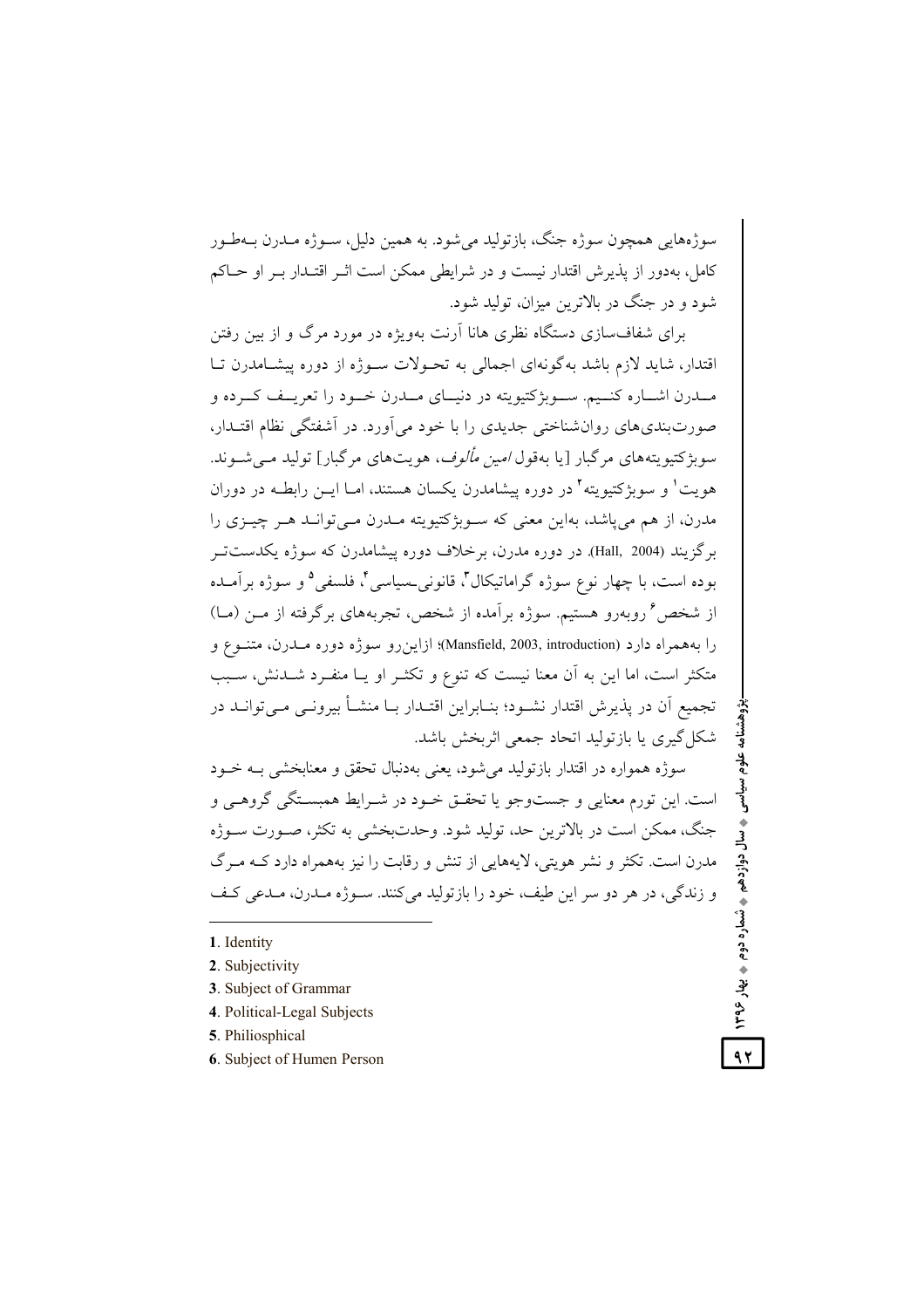خیابان و ایفای نقشی است که همچنان در سایه آشوب معنایی قرار دارد، با آنگونیه کیه *کارل گوستاو یونگ می گو*ید، در یی فرصتی برای ابراز صورتهای نمادین خـود اسـت؛ ازاین٫و، هنگامیکه *نیچه*، ارزشهای انقلابی نهیلیسم مثبت' را رواج میدهـد و دسـتگاه اخلاقي مسيحي را به پرسش مي كشد، نظام همـهخـدايي شـهروندان در جسـتوجـو و تكايوي كسب قدرت برمي]يند (Atkins, 2005)، اما اين، بهمعناي از بين رفتن كامل تشكل جمعی سوژهها نیست؛ هرچند آرنت در روایت مشابهی بر این نظر است که ارزش هـای جمعی و جهان مشترک سوژهها در فرهنگ دوره مدرن از بین رفته است و سوژه، منف د و منزوی شده است (آرنت، ۱۳۹۵: ۱۴۸). درحالی که سوژه، منفرد و درعـینحـال متکثـر است يا در پستوي اقتدار به ميدان عمل بازمي گردد؛ ميـدان عملـي كـه در همــان حـال، میدان منازعه نیز هست. بهدلیل این ویژگی ها، سوژهٔ دوره مدرن، خــواهش هــای جمعــی نوستالژیک نیز دارد؛ بنابراین، چه روایت جمعی ای که هگل آن را توصیف می کند و چــه توتمپرستی جمعی فرویدی در زیست فردی سوژهها به آیینه جمعی شان مرتبط است و رفتهرفته روايت جمعي زير سيطره اقتدار، به خود معنا مي بخشد. بر ايــن اســاس، اقتــدار موردنظر آرنت در موقعیتهای حساس و بسیج جمعی در دوره مدرن نیـز امکـان بـروز می پابد، بهویژه این شیوه در شـرق و فرهنـگ ایرانـی در دوره جنـگ ممکــن اســت در بعضی سوژهها بیشتر برگشت کرده باشد. به همین دلیل، ممکن است، مـرگ در مبحـث جنگ ايـران و عـراق، بعضـي از سـوژههـاي منفـرد را بــه اقتـدار جمعـي پيونــد دهــد. بهاین ترتیب، در شرایط تکثر ارزشها، مرگ، سیاسی می شود؛ ازاین رو، برای فهم اقتـدار در دوران کنونی، بهناچار با ارزشها روبهرو هستیم، چــون ارزشهــا، مرجــع واقعیــت و موادي هستند كه مي توان از ميان آنها واقعيت را مطالعه كرد.

بازگشت به ارزشها، نهتنها دامنهٔ مطالعه را محدود می کند، بلکه افتی مسئله را نیز گسترش داده و پایهٔ پرسش های واقعیت نیز مے شـود (فرونـد، ۱۳۶۸: ۶۱، ۵۹). ارزشها می توانند با روایت، درهم آمیزند و روایت، می تواند باعث ایجاد احساس نامیرایی در سوژه و جهانبودگی اش شود؛ بنابراین، با پیوند ارزشها و اقتدار، مـرگ نیز سیاسی می شود و «سیاسی کردن مرگ»، فراینیدی در امتیداد «سیاسی کردن»

واکاوي تأثیر اتوریته بر انتشار مرگ در سوژههاي جنگ  $94$ 

1. Positive Nihilism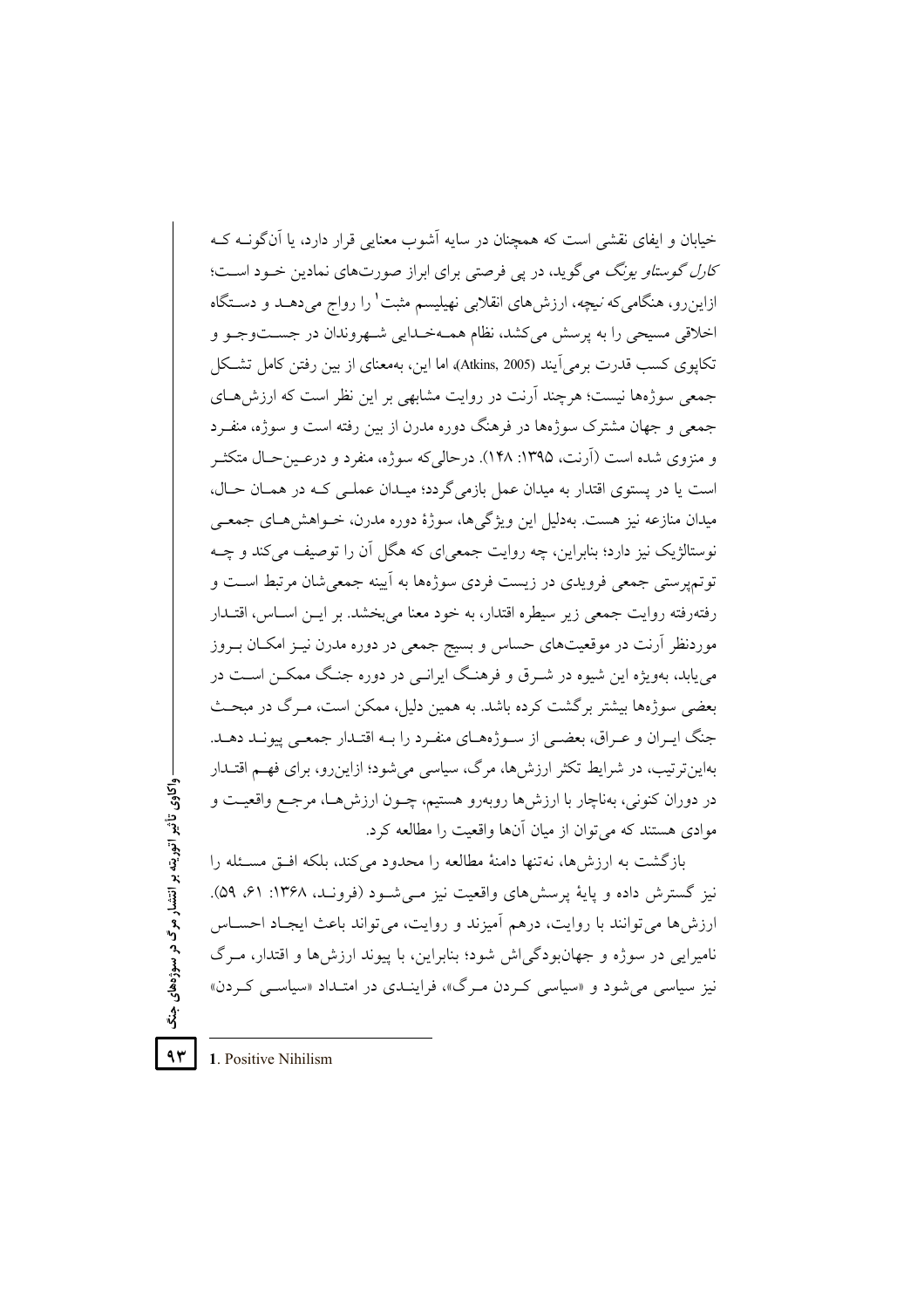زندگی و هویتبخشی در کثرت پسامدرن است. بر این اساس، مرگ را می تـوان در قالب زیستسیاست' و زیستقدرت<sup>۲</sup> که با اقتدار پیوند میtیابند، واکاوی کرد. شاید به همین دلیل، آگامبن، وضعیت سیاسی شدن مرگ را در قالب اقتدار قانونی دولت (منابع اقتدار) توضیح می دهد و در وضعیتهای خاص، این دولت است که تصـمیم مي گيرد چه کسي زنده بماند و چه کسي زنده نماند؛ بنابراين، سياسي کردن مـرگ و سیاسی کردن زندگی، به هم پیوند میخورند و سوژه را از آن گریزی نیست؛ امـری که فوکو از آن با عنوان قاعدهمند کردن بدن افراد زیر لوای قدرت دانش یاد می کنـد (آگامبن، ۱۳۸۷؛ فوکو، ۱۳۸۸). درمجموع، بهنظر می رسـد ظهـور اقتـدار سیاسـی یـا بهطورکلی اقتدار، در سوژه پیشامدرن و مدرن متفـاوت اسـت، امـا در دوره مــدرن، بهطور کامل محو نمي شود. اگرچه بـهظـاهر، اقتـدار در سـطوح اجتمـاعي و فـردي قابل دیدن نیست، اما در جنگ در بالاترین حد آن، تولید مـی شـود؛ بنـابراین مطالعــه جنگ می تواند عالی ترین سطح اقتدار بازتولیدشده را به ما بشناساند.

در خوانش نظریه آرنت می توان مذهب و سنت را با اقتدار پیونـد داد؛ بـه ایــن معنا که در دوره پیشامدرن، چون باورهـای سـنتی و مـذهبی، نفوذیـذیری بیشـتری داشتند يا عالم گير بودند، اقتـدار وجـود داشــت. در دوره پســامدرن و مــدرن، تكثــر معنایی و رشد بی سابقه سرمایه و نیروهای اجتمـاعی مختلـف، سـبب مـادی شـدن بیشتر جهان و نسبی شدن باورها شد. به همین دلیل، سوژهها نیازمنـد اقنــاع بودنــد، زیرا تلقی فایدهگرایانهای از جهان داشتند. در مجموع می توان چند ویژگی مهم را از اندیشه آرنت بدر زمینه مقاله حاضر۔استنباط کرد که عبارتند از: ۱. اقتدار در دوره مدرن، کمرنگ شده است و یا وجود ندارد؛ ۲. مــرگ، بـــا تأثیریــــذیری از اقتـــدار، بازتولیـــد مـــی شـــود و ســـوژه در اوج قھرمان ودگے آش به مرگ تمایل نشان مے دھد؛ ۳. روایت، یکی از اصلی ترین عوامل تولید مرگ در سوژه است که در شرایطی مانند جنگ، ممکن است جان دوبارهای بگیرد؛ ۴. اقتدار در دوره مدرن می تواند در شرایطی، بازگشت کند و یا امکان آن (در

علوم سياسى

♦ سال

دوازدهم

. شماره دوم په بهار ۱۳۹۶

 $96$ 

- 1 Bio-Politic
- 2. Bio-Power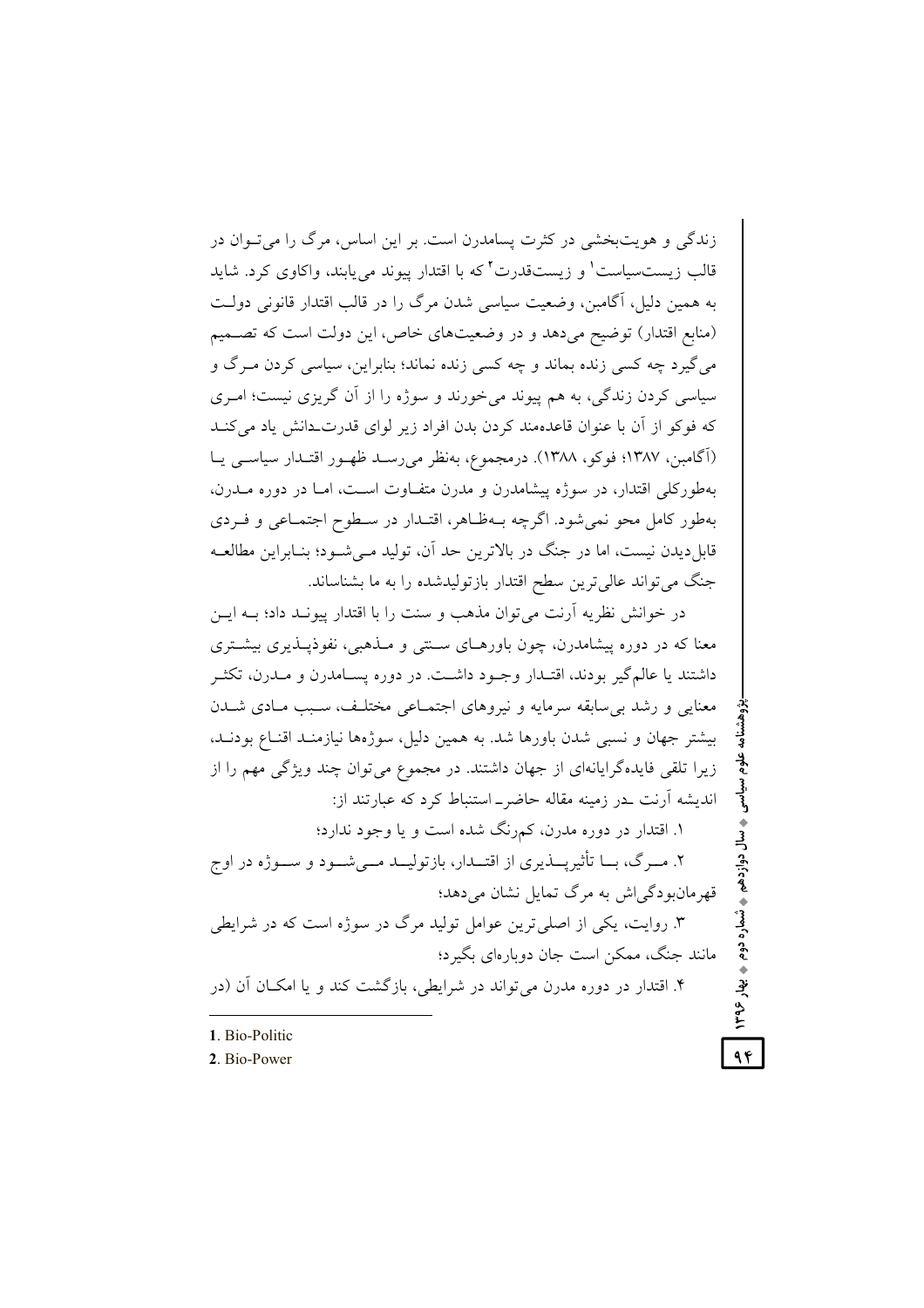برخي سوژهها) وجود دارد؛ ۵. در بخشی از سوژههای جنگ ایران و عراق در آن زمـان، اقتـدار احتمـالاً در انتشار مرگ اثر گذار بو ده است؛

۶. یا توجه به گوناگونی سوژهها و شرایط دوران مدرن، همهٔ سوژهها از اقتـدار تأثیر نمی پذیرند، اما نشانههای اقتدار در جنگ، بیشــتر از رویــدادهای دیگــر ممکــن مى شود؛

٧. افــول اقتــدار در دوره مــدرن، ســبب تكثــر ســوژه شــده اســت؛ ازايــنرو، روایتهای مرگ نیز متفاوت است. براساس نظر *ماکس وبر، در جهان مدرن، با نزاع* ارزشی و بنابراین، با اقتدارهای معنایی متکثری روبهرو هستیم.

بخشی از الگوی دستگاه نظری هانا آرنت که به این پـژوهش مـرتبط اسـت را می توان بهصورت زیر در یک رابطه اقتدار مرگ روایت قهرمان در سوژه، بهصورت زیر نشان داد:

شکل شماره (۱). بخشی از الگوی دستگاه نظری أرنت



۳. یافتههای پژوهش

۱–۳. سوژه و جنگ: گونهگونی سوژهها

«...راستی کشته شدن در میدان جنگ از پارهای جهات بسـیار خـوب اسـت زیرا کسی که بدینسان درگذرد، هرچه تنگدست و گمنام بوده باشد نعشش را با شکوه فراوان به خاک میسپارند و اگر هم در زندگی شریر و نادرست بوده در ستایشش سخنها میرانند، آن هم نه مردم عادی بلکه مـردان دانـا و خردمند که خطابههای خود را از پیش با دقت آماده می سازند...»

افلاطون، منكسنوس

واکاوی تأثیر اتوریته بر انتشار مرگ در سوژههای

 $\ddot{\ddot{\delta}}$ 

 $90$ 

رفتن به دنیای سوژههای جنگ و تـلاش بـرای شـناخت پدیـدههـا مـا را بـا جهـان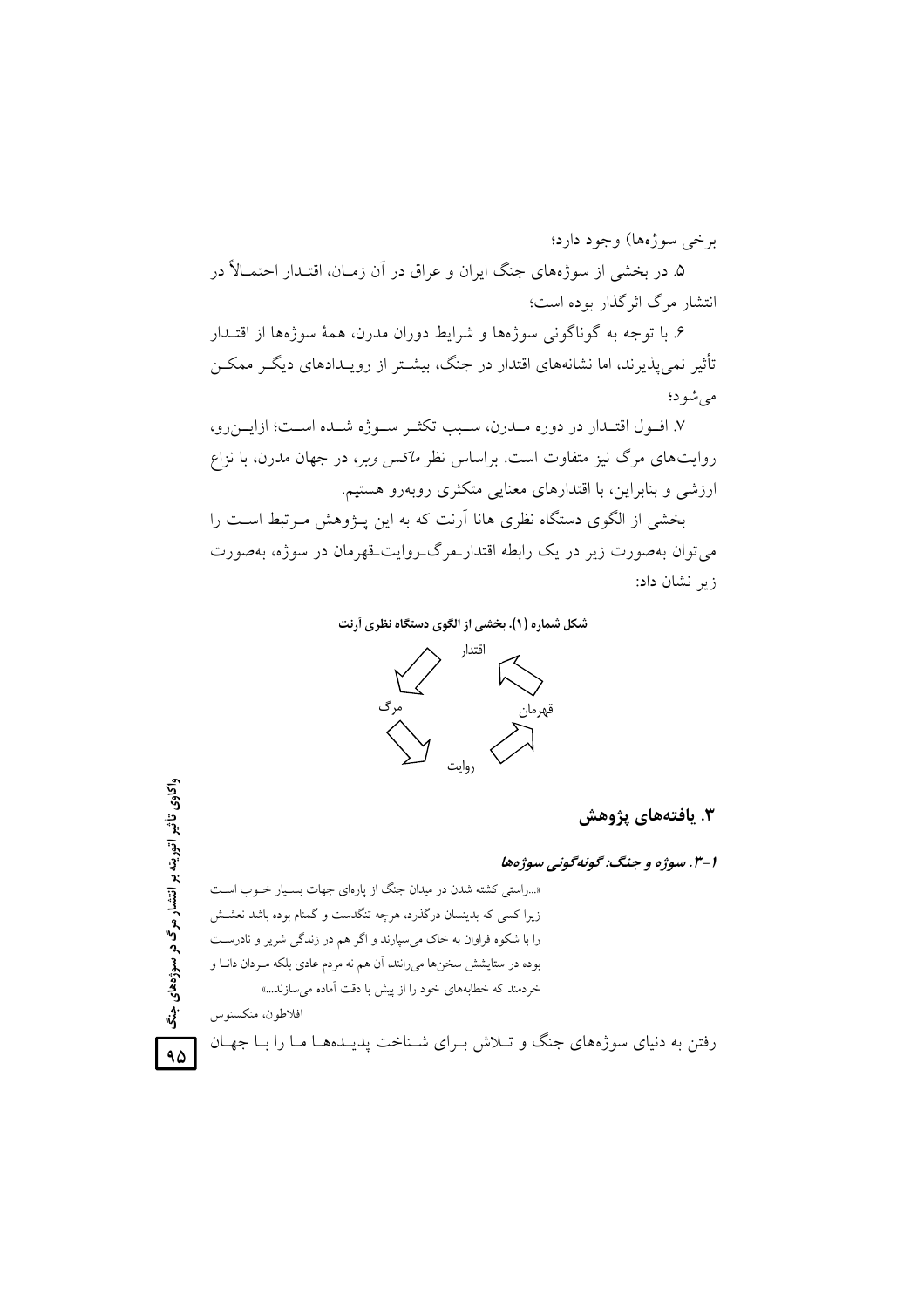متفاوتی از واقعیتهای موجود در آن آشنا مے کنـد. در ایــن پــژوهش بـا ۹ نفــر از افرادی که در جنگ ایران و عراق شرکت داشتهاند و تجربـههـای متفـاوتی را در آن سیری کردهاند، مصاحبه شده است. هریک از آنهــا تجربــههــای فراوانــی بــهمــدت دست کم یک ونیم سال در جبهه جنگ داشته اند. سن تقریبی افراد در زمان مصـاحبه، بین ۴۸ تا ۶۰ سال بوده است. سـه نفـر از ایــن تعـداد، دارای تجربـه مجروحیـت و ترکش در بدن بودهاند. میانگین زمان مصاحبههای انجامشده حدود یکوییم سـاعت (برای هر مورد) بوده است. سه نفر از این افراد، تجربه دوران سـربازی در جنگ را داشتهاند و ۶ نفر، بازنشسته نهادهای دولتی هستند؛ این شــش نفـر ســن بــالاتری از افرادی داشتهاند که تجربه جنگ را در خدمت سربازی گذراندهاند. مصاحبهشوندهها پهجز تجربه خود از جنگ، به بسیاری از موارد و جزئیات در فضای جنگ، ازجملـه بیان خاطرههایی از همرزمان خود در جنگ می پرداختند و اطلاعات قابل تــوجهی را دربارهٔ سوژههای دیگر در جنگ، ارائه می دادند. از میان مصاحبهشوندگان، کسانی ک وابسته به نهادهای نظامی بودند، به شبوهٔ متفاوتتری، بعنی بهگونهای هیجانانگیزتیر و با گرایش های ایدئولوژیکتری به تعریف و بازبینی خاطرات یا توصیفهای خــود از جنگ می بر داختند. په هر حال، تجربه ها و اطلاعاتی که آنها در اختیار می گذارنید، از زاویههای مختلف، بهویژه اثر گذاری روایت و اقتدار بر مرگ، قابل تحلیل است.

بهطورکلی، گفتار جنگ، کموبیش، گفتار نظم دهنده به نظـام سیاســی، در طــول ســال٥هــاي جنــگ بــود. ايــن گفتــار، بــا تأثيرپـــذيري از درک خاصــي از موقعيــت، می توانست گفتار مرگ و زندگی باشد و شهادت و جانبازی را برانگیزد (غلام ضبا کاشی، ۱۳۷۹: ۳۳۵، ۳۳۷)، بارها و بارها داستانهایی را شـنیدهایـم کـه حکایـت از قهرمانی های شگفتانگیـز فـردی دارد کــه در خــانواده تنگدسـتی بــهدنیـا آمــده، از خردسالی نشانههایی از قبدرت ایرانسیانی دارد، رشید شیتابان او پیهسوی تعیالی و توانمندی، جدال پیروزمندانه با نیروهای اهریمنی، وسوسه او بـه گنـاه و خـودبینی، شکست در اثر خیانت دیگران و درنهایت، ایثاری قهرمانانه، به مرگ منتهی می شـود (یونگ، ۱۳۸۶: ۲۶). در مورد سوژه ایرانی جنگ ایران و عراق، در چنین مواردی مـا تۇ با ارزش۵ای مختلفی مانند جاودانگی، شهادت، اقتدار، قهرمانی و… روبهرو هســتیم. **۹۶ ا**درعین حال، با یک گرهگاه کانونی که احتمالاً اقتدار است، درگیــر خــواهیم بــود. در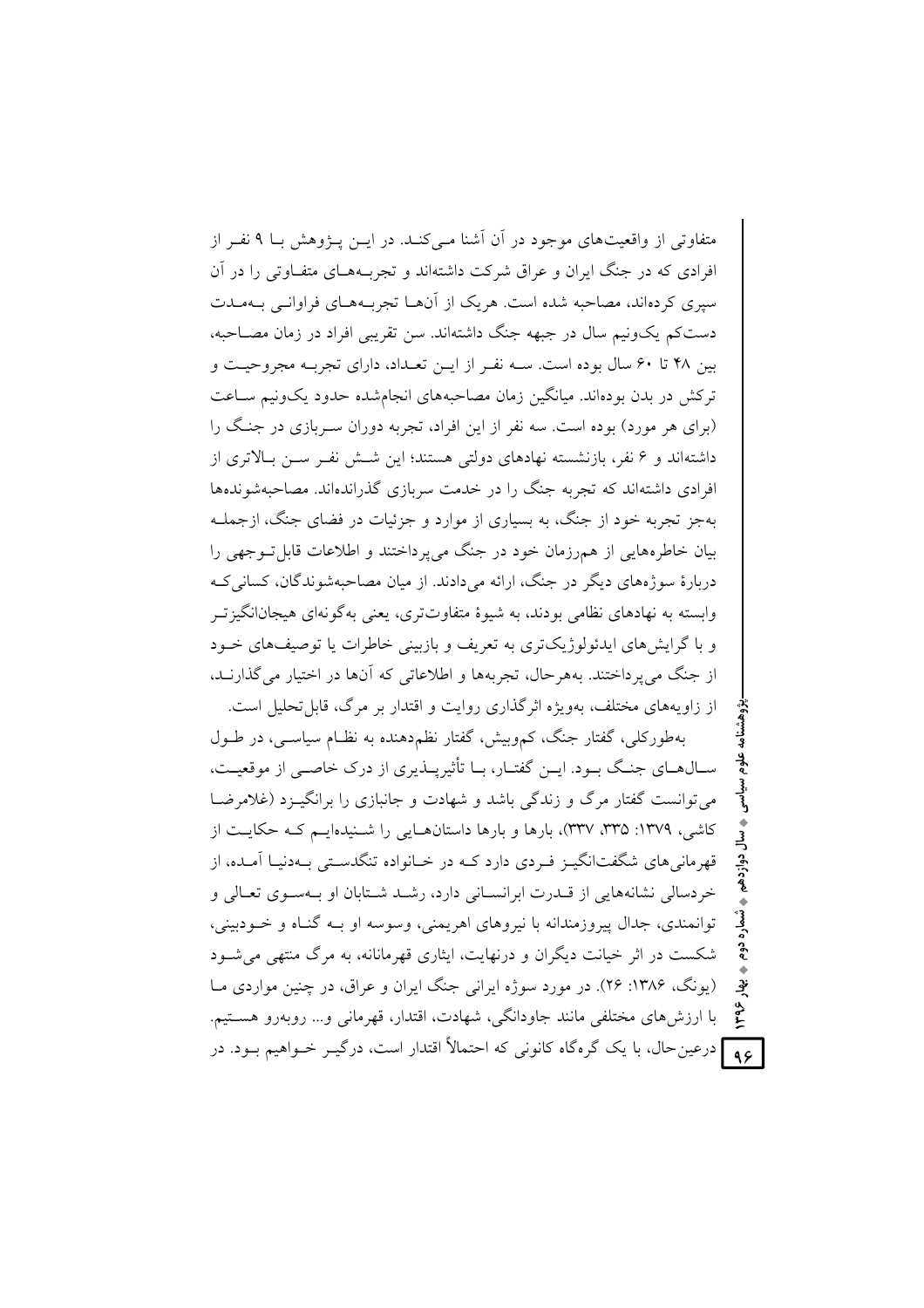مقاله حاضر با توجه به مصاحبه و اطلاعات جمع|وریشده، انواع سوژهها را بررسی می کنیم. ممکن است وجوه و ویژگی های شخصیتی و خصلتهای رفتاری و درونی این افراد با وجود شباهتهایی که دارند\_با هم متفاوت باشد. در آغاز می توان سـه لايه تقریبي نگرش در مقابل بحثهای جنگ و گفتوگو درباره میرگ و خیاطرات جنگ از این سوژهها را می توان تشخیص داد، که در ادامه مطرح شده است.

۱. لایه بی تفاوت: سوژههایی که در این طیف قرار می گیرنـد، تقریبـاً ســاکت و آرام و بهظاهر در مورد وقایع جنگ، بی تفاوت بودند. البته این به آن معنا نیست کـه آنها بي توجهي زيادي داشتند، چون سوژه بي تفاوت در جنگ تقريباً وجـود نــدارد، اما ویژگی های رفتاری این لایه نشان می دهد کـه نسـبت بـه بقیـه افـراد، شــدت پــا فراواني کمتري در گفتار، حرکتها و بقيه رفتارهاي خود دارند؛ په گونهاي که آن ها كمتر از جنگ و شرايط فضاي مرتبط با آن صحبت مي كردنـد. ايــن گــروه، كمتــرين فراوانی را داشتند و بیشتر در این نظر مشترک بودند که چیزهایی که دیدهاند، چندان قابل بازگو کردن نیست.

۲. لایه زنده: سوژههایی که در این لایه قرار می گیرند، در برابر بحثهای مـرگ و وقایع جنگ، هیجانزده، فعال و دارای بازخورد در برابر اظهارنظر دیگ ان دربـاره فضای جنگ هستند. این گروه همگام، دارای ترس و شجاعتهای خاصبی هستند، اما لایه ترس أن را کمتر بروز میدهند. أنها بیشتر هیجانها، ترس یا جرئت خــود را زیر سایه اقتدار، همچون یک وظیفه، معنی میکنند. بهنظر می رسد که ایــن گــروه فراواني قابل توجهي دارند.

۳. لایه دوریگزین: کسانی که در این سطح قرار میگیرند، معمولاً بـهنــوعی از صحنههای بحث و مجادله درباره مـرگ دوری مـی جوینـد، و بـهطـور غیرمسـتقیم، سازو کارهای زندهکنندهٔ مرگ را پنهان می کنند. تفاوت این گروه با لایه بی تفـاوت در این است که بیشتر تجربههای عملی جنگ که از منظر آنان اسفناک است را تجربــه کردهاند؛ بنابراین، به نوعی سکوت نسبی پناه بردهاند. تفاوت دیگر لایه دوری گـزین با بي تفاوت اين است كه در لايه بي تفاوت، تجربهها ديدهشـده يـا شـنيدهشـده و در لايه دوري گزين، تجربهها عملي هستند.

در هر دسته از این لایهها میٍتوان سوژههای جنگ و پــس از جنـگ را بــازبینی

واکاوي تأثیر اتوریته بر انتشار مرگ در سوژههاي جنگ  $\sim$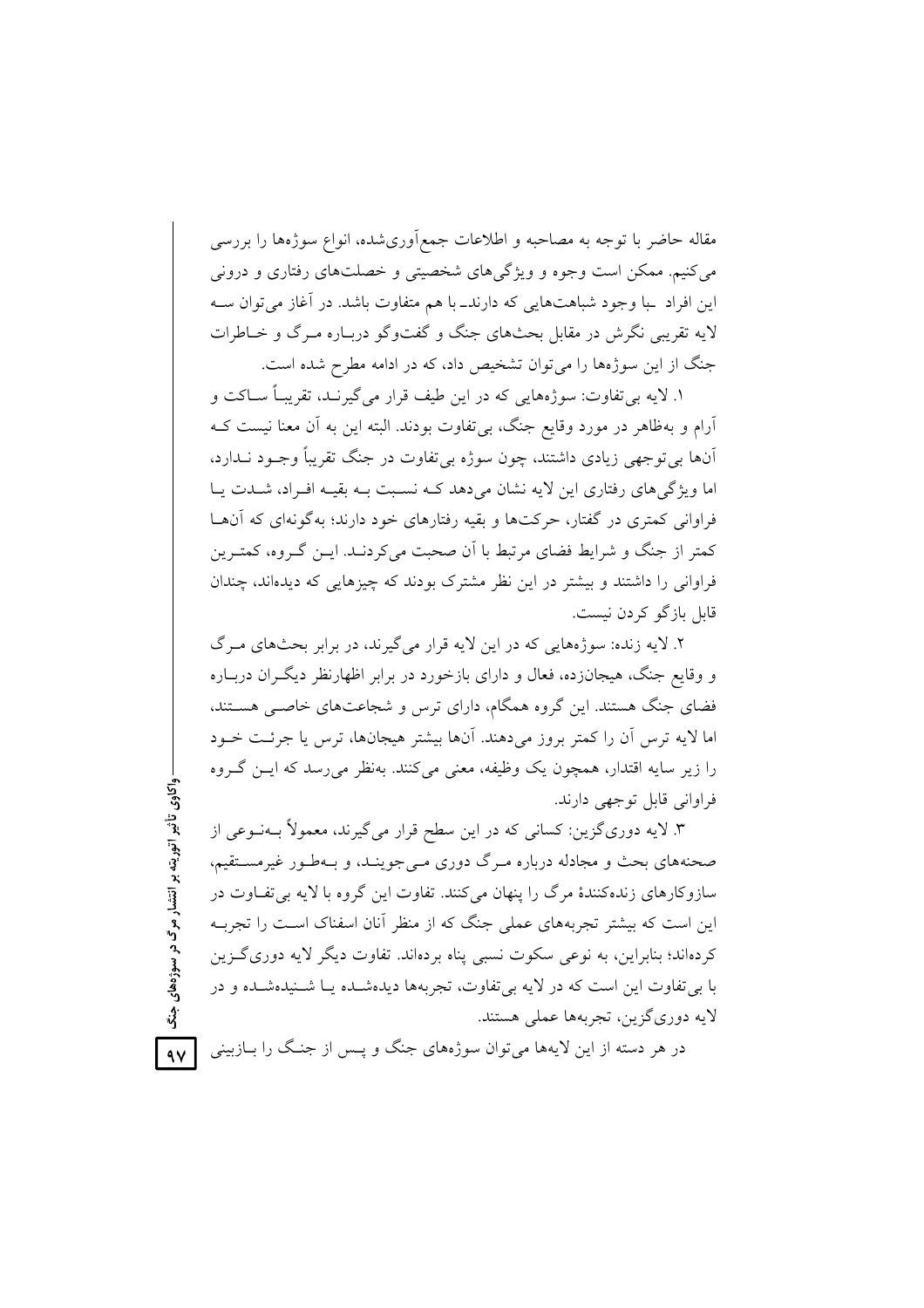کرد. قرار گرفتن در برابر تجربه زیسته چنـین کسـانی نشـان مـی(هـد کـه تنـوع و ناهمسانی سوژههای جنگ در دوره مدرن بیش از میزانی است که تصور شده است؛ بنابراین، در مقاله حاضر بــا اسـتفاده از اطلاعــاتی کــه مصــاحبهشــوندههــا دراختيــار گذاشتهاند و همچنین، ویژگی های شخصیتی ای کـه آنــان از افــراد دیگـر حاضـر در جبهه ارائه کردهاند، یازده نــوع ســوژه تقریبــی اســتخراج شــده اســت کــه در ادامــه ویژگیهای شخصیتی آنها و گزارههای کلیدیای که در مصاحبه با هریک از آنهـا بهدست آمده است را بررسی میکنیم.

۱. سوژههای طبیعی: رفتارشناسی این سوژهها در جبهه نشان می دهد که شرایط جنگ برای آنان مانند صحنه زندگی و خانه بوده است. آنها رویکرد خود در مـورد مرگ را بهطور مشخص ایراز نمی کردند، جز آنکه آن را تقدیری الھی مے دانستند و گاهی منابع قدرت «غیر» را سببی برای مرگ، نه عامـل اصـلی آن مـیcانسـتند. ایـن افراد، معمولاً چنان رفتار میکردند که گــویی فــردا در خانــه خــود هســتند و چهــره چندان غمگین یا نگرانی نداشتند. «غیریتسازی» آنان در مورد جبهه مقابیل چنیدان واضح نبود؛ بهگونهای که گویـا طـرف مقابـل هـم یـک دوسـت اسـت و کــدورت شخصی برای دو طرف پـیش آمـده اسـت. بــه یـک معنــی، نــوعی تحکــم و ثبــات شخصیتی در آنها دیده می شد و مورد احتـرام هــمرزمانشــان بودنــد. از ایــن منظــر مي توان براي اين سوژهها از عنوان «طبيعي» استفاده كرد، زيرا گويي صحنه جبهــه و جنگ برای آنان مانند خانه بود و این ویژگی یکی از شاخصههای رفتاری آنان بود. ازجمله بحثهایی که می توان آن را با این سوژهها مرتبط دانست، این سخن یکی از مصاحبهشوندگان است:

...عـدهای در جبهـه و پشـت جبهـه بودنـد کـه خونسـرد و طبیعـی رفتـار می کردند، طوری که انگار در خانهاند. مگر در شرایط استثناء و گرنه اغلب مواقع لباس هايشان تميز بود، هرگاه شرايط دست مـىداد، حتمــاً اســتحمام مي كردند. گاهي آواز (معمولاً با صداي ملايـم و متوسـط) مـي خواندنــد.... برای خیلی ها روحیه بودند، یعنی در آن زمان هم کـه واقعـاً خیلـی شـرایط اسفناک بود، آنها بوی زندگی میدادند و معمولاً در عقاید دیگران دخالت نمي كردند. حرفها و داستانهاي حكيمانه را گاه چنان با آرامش تعريـف . دوازدهم په شماره دوم په پهار ۱۳۹۶

 $\lambda$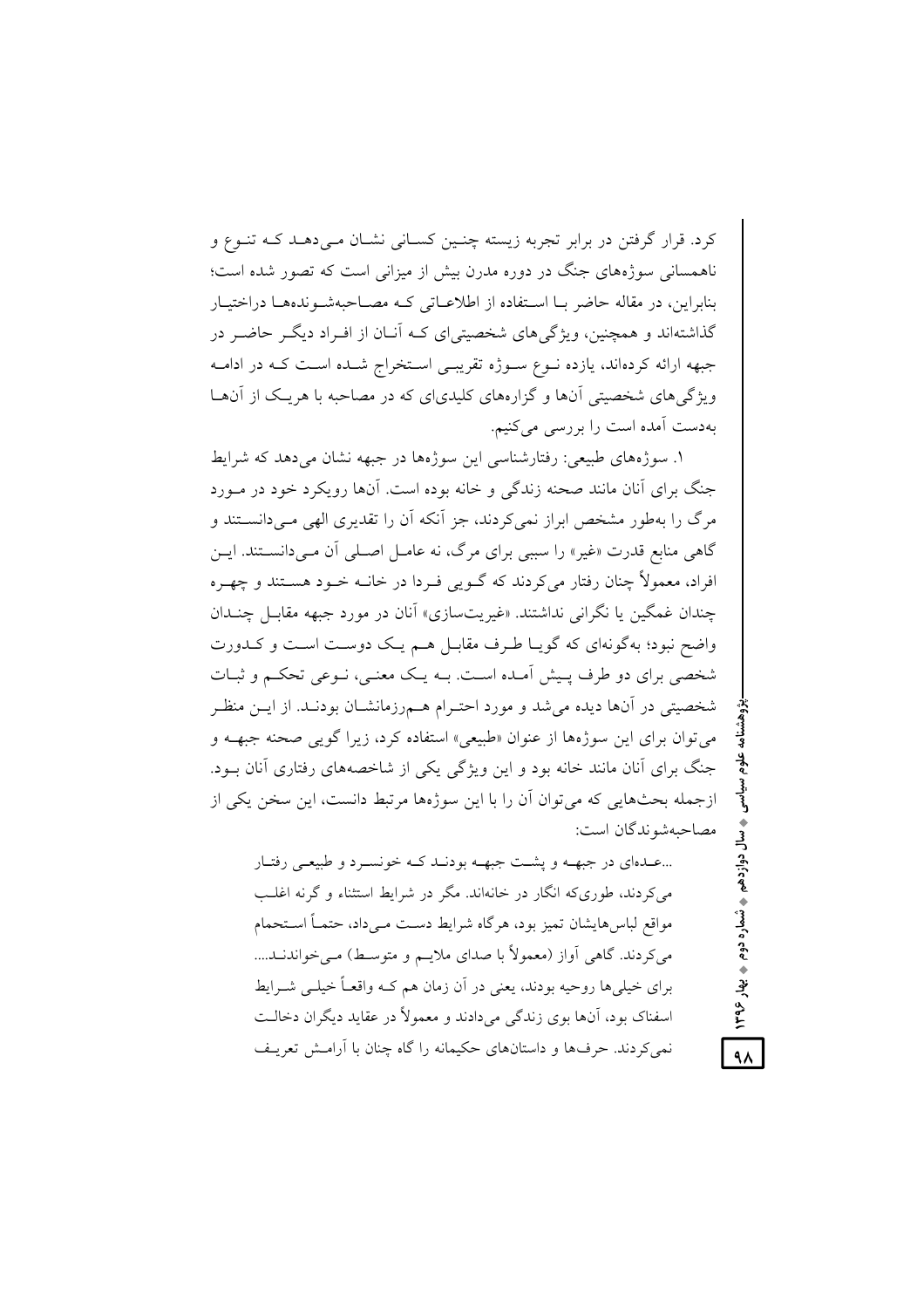6
( 6
(?% (g ( 0 !(G? 
; m7 %8 @ !@ .. ..!% 

۲. سوژههای منعطف: این طیف در بعضی جزئیـات شخصــیتی، مشــابه ســوژههــای طبیعی هستند. ویژگی شخصیتی این افراد بهویژه زمانیکـه بــهطـور مســتقیم درگیــر عملیات نبودند و حملهها بهطور موقت، یــا بــرای چنــد روز، قطـع مــیشــد، شــبیه سوژههای طبیعی بود. بهطورکلی نظر آنان در مورد طلب یــا انکــار مــرگ مشــخص نبود. در صحنههای عملیاتی متفاوت از سوژههـای طبیعـی بودنــد (از ایــن نظـر کــه سوژههای طبیعی در شرایط جنگی مانند بمباران، حمله و… پس از دو، سه ساعت به حالت طبیعی خود برمیگشتند)، اما در سوژههای منعطف، زمـان بیشــتری لازم بــود تا این حالت در آنان ایجاد شود. سوژههای منعطف در بعضی از عملیــاتهــا بســیار شجاعت نشان میدادند و در بعضی دیگر، اینگونه نبودند. همچنین میتوان بهسبب دارا بودن برخی ویژگیها آنان را در هر سه لایه یادشده، یعنی بــیتفــاوت، زنــده و دوریگزین قرار داد. نقل قول زیر می تواند بیانگر ویژگی سوژه منعطف باشد:

تصور مرگ به دو صورت متفاوت به ذهنمان میآمد. وقتی میدیدیم که در ماشینها جسد زیاد بود و در همان حال رشادتهای مهم در جنگ وجـود داشت و کسی فدا می شد بـا دو صـحنه متضـاد ارزش و بـی|رزشـی خـود روبهرو میشدیم، اما وجود قــدرت و بــاور در جنــگ ناتمــامی۵ــا را تمــام میکرد، یعنی رضایت بر ماندن در مبارزه را القا میکرد، البته بگویم، چـون در فضای جنگ که با لحظهها زنده میشوی و میمیری، فرصتی برای فکـر كردن نبود... براساس شرايط مىزيستيم، بهقول معروف، گاه زين به پشت و گاه پشت به زین. جنگ به من یاد داد که انعطاف داشته باشــم، هرچنــد در مقابل فضای مرگآور، همواره احساسی در درون میگفت، کـه تــو بــهدنیــا نیامدهای تا آسان و بهراحتی بمیری....

۳. سوژههای شاخص: این گروه در بعضی از عملیاتها چنان رفتـار مـیکردنــد کــه گویی بـا تمـام وجـود، خـود را در اختيـار شـرايط قـرار دادهانـد و اصـلاً از مـرگ نمیهراسند. فرمانده نبودند، اما مانند یک فرمانده عمـل مـیکردنــد. در درگیــریهــا بهگونهای عمل می کردند که گویی مرگ و زندگی، دو طیـف یـا دو دوسـت بسـیار

ر سوژههای جنگ <mark>ه م</mark> ر<br>مرگ<br>د <u>تا</u> ريته بر ا واكاوى تأثير اتو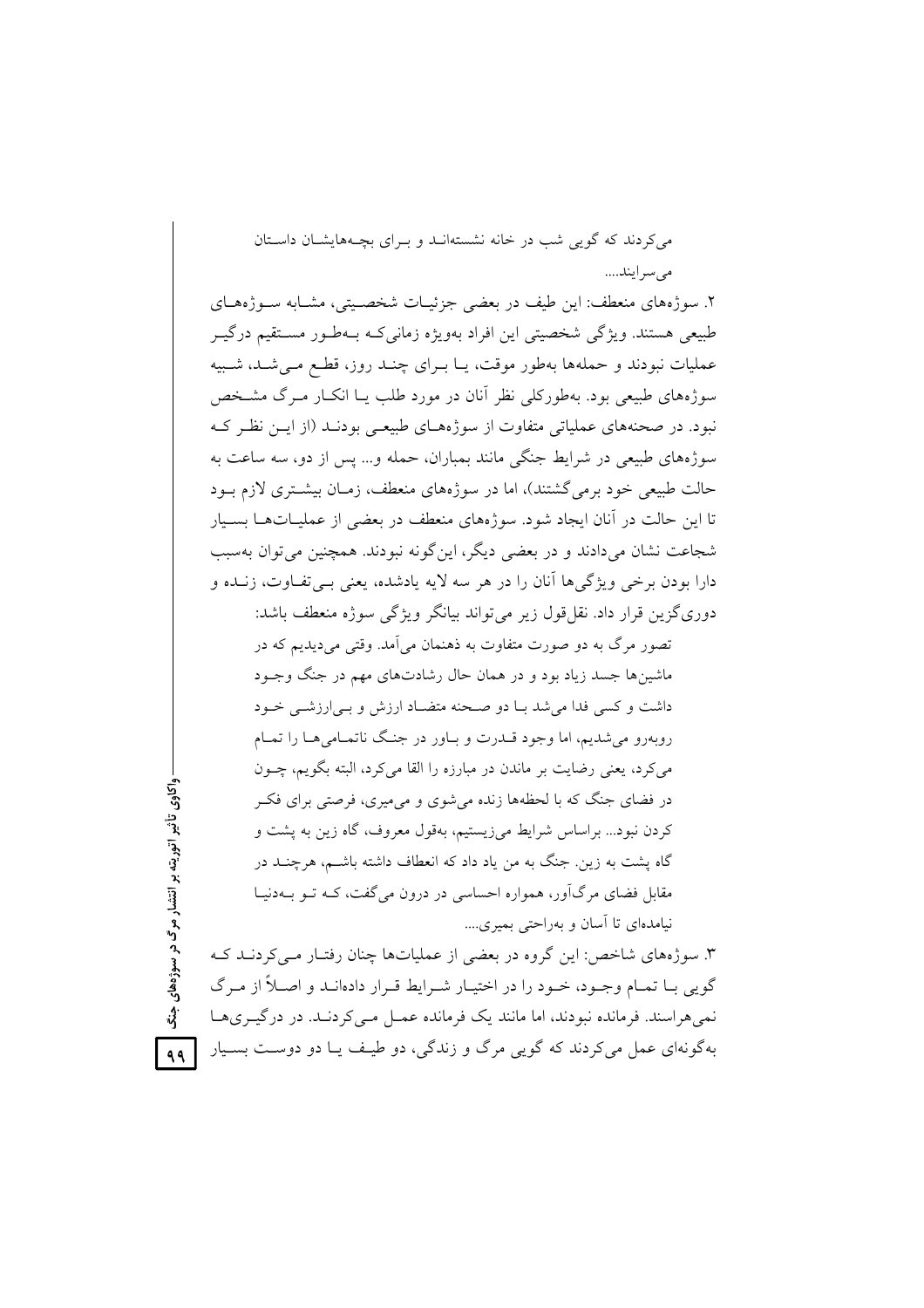نزدیک به هم هستند و انگار که خود آنان هستند که مرگ یا زندگی را رقم می زنند. اغلب این افراد در زمانهایی که کارها یا عملیات داوطلبانهای وجود داشت، پیشگام بودند. شبايد بتبوان گفت، مسئوليت پيذيري، مهم تيرين ويژگبي بيارز آنيان بيود. بهطورکلم ِ، شخصیت آنان در میان رزمندگان دیگر ، شاخص بود. معمولاً شــوخطبــع هم بودند. نمونه زیر بیشترین شباهت را به این تیپ شخصیتی دارد. مصـاحبهکننـده (ع.و) اذعان می کرد، افرادی که از این طیف و تیپ در جبههها وجود داشتند، انگ[ر نمک جبهه بودند:

... شاید در ابتدا به این وضعیت که شـرح دادم [تمایـل بـه جنـگ'] متکـی نبودیم، اما بهمرور که در فضا قرار گرفتیم و می خواستیم در آرمانهـا زنـده شویم، به آرزوی دستیابی به آن آرمانها فکر مـی کـردیم، مـثلاً مـن خـودم شاید نمیدانم چگونه می خواستم در شـرایطی کـه همـواره در چندقـدمی مرگ قرار داشتم، مشارکت کنم…. خوب، شاید هیچکس در زنـدگی تـابع مرگ نباشد، من هم نبودم، اما معتقد شدم اگـر مرگـی هسـت بـا تمامیـت خوب، نامور و باافتخار باشد.... از طرفی می گفتم، اگـر قـرار اسـت نمیـرم، نمي ميرم، چون مي ديدم كساني بودند چندبار مجروع شدهاند، اما بــاز زنــده ماندند.

۴. سوژههای مهیج (هیجانهدار): این سوژهها از برخمی جنبههـا شـبیه سـوژههـای شاخص و منعطف هستند، اما درواقع نه شـاخص هسـتند و نــه منعطـف. آنهــا بــا هیجان خاصی در بعضی از شرایط جنگ رفتار مـی کننـد. ایـن افـراد، تصـمیمهـای هیجانی می گیرند که اغلب عملشان، برآمده از باورهای مذهبی و بیرونی است. آنان گاهی در شرایط جنگ، تصمیمهای ناگهانی می گرفتند. شاید با جسارتشان در عمـل شناخته می شدند. بعضی از آنان معمولاً از تازهواردانی بودند کـه بـه شـرابط جنـگ أشنايي نداشتند و با اينكه سن نسبتاً بالايي داشتند، معمولاً مثل داوطلبان جبهه بهنظر می رسیدند. بعضی از انواع مرگ از نظر آنان برای هرکسی دست یافتنی نبود. بهعنوان نمونه، یکی از مصاحبهشوندگان درباره یکی از عملیاتها بحثی را مطـرح کـرد کـه

١. جملهها و واژگان داخل قلاب در اين متن از نويسنده متن است. هرجا كه بهغير اين باشد، اشـاره ۱۰۰ منده است.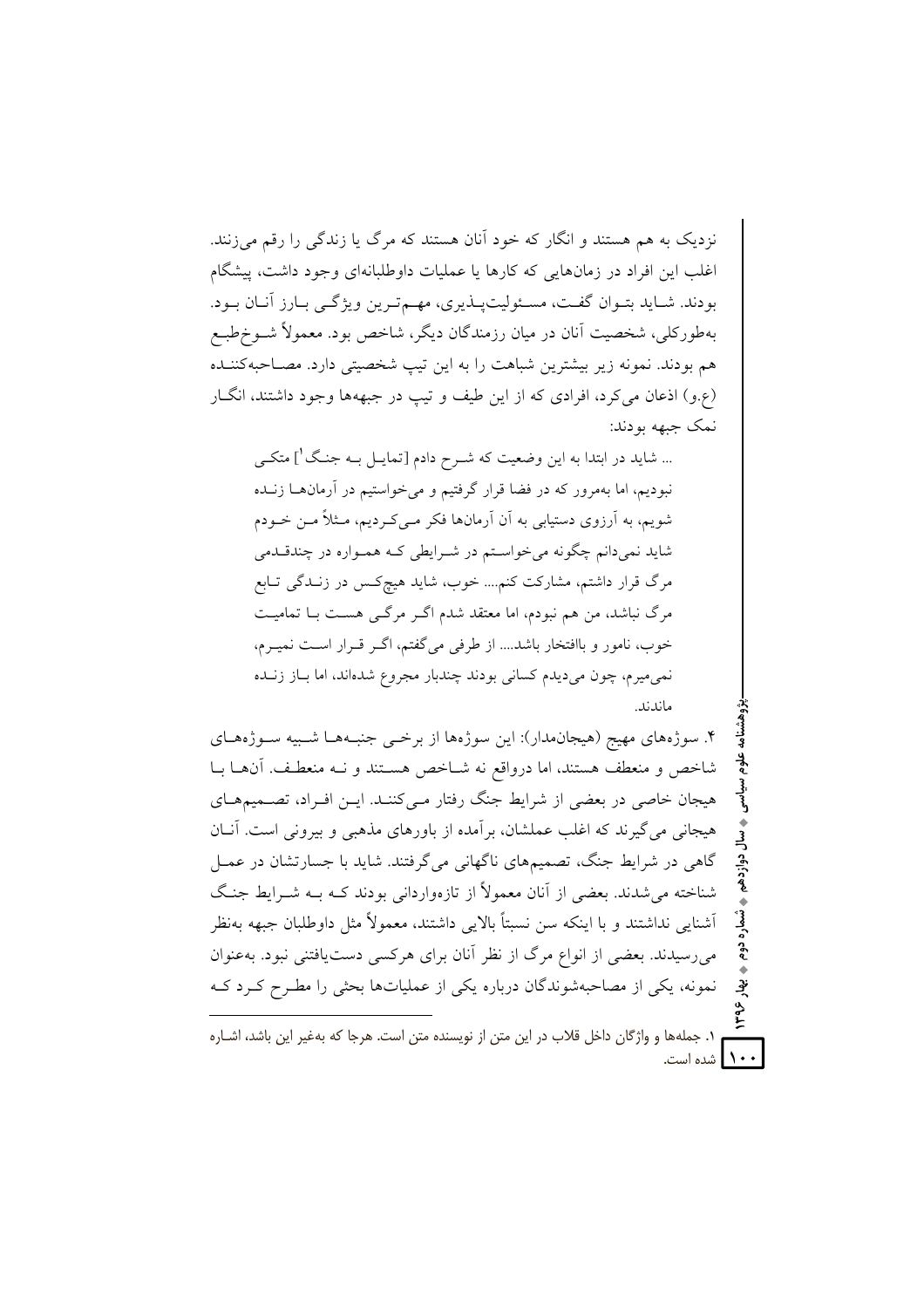۶. سوژههای اثرگذار بر مرگ و جنگ: ویژگیهای این طیـف، بـهگونـهای بـود کـه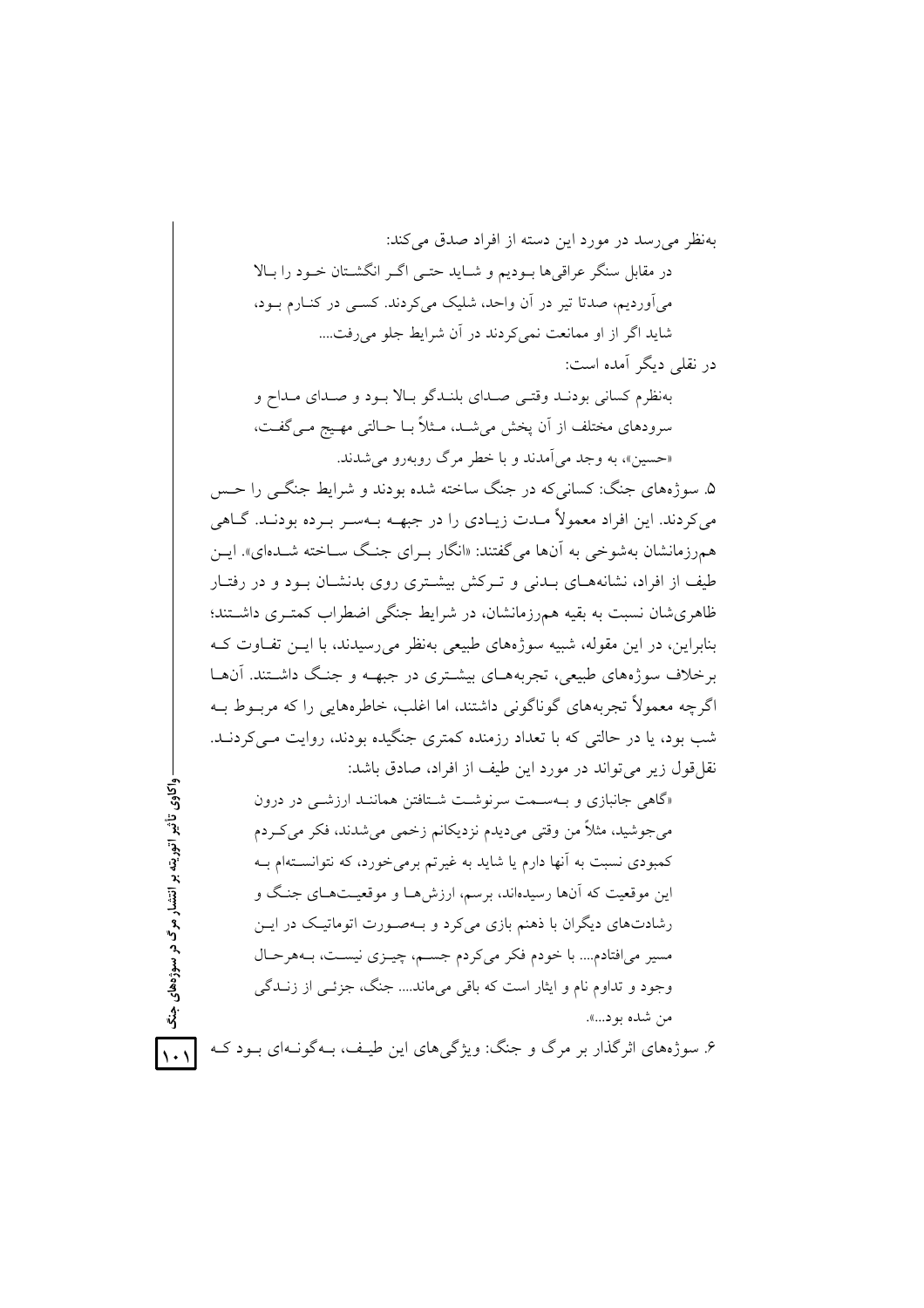گویی بر مرگ، حاکمیت داشتند، پـا مـرگ را بازیچـهای امکـانی در جنـگ درنظـر می گرفتند. گاهی بهگونهای رفتار میکردند کـه گویـا صـحنه پشـت عملیـات جبهـه بهمثابه بازی برای آنان بود. آنها بر همین اساس، تأثیر زیادی در روحیه هــمرزمــان خود داشتند. شباهتهایی به سوژههای طبیعی و شاخص داشتند، اما ماننید آنیان پ شرايط جنگ، اثر گذار نبودند؛ بهعنوان مثال، سوژههای طبیعی، داستانها را با آرامش بیشتری تعریف میکردند و نوع داستانشان لزومـاً دربـاره جنـگ نبــود، درحــالییکـه سوژههای اثرگذار بر جنگ، داستانهایی از نوع جنگی تعریف میکردند و بــا ســر و صدا و هيجان و گاهي خندههاي بلند به اطرافيان انرژي مي دادند. اين سوژه بهلحـاظ اعتقادی با سوژه مهیج متفاوت بود، به این معنا که مانند آنها بهلحاظ ایمان به اعتقاد موردنظر خود انسجام عمیقتری داشتند و کمتر آن را بر زبان می آوردنــد. همچنــین، مانند سوژه شاخص، جنبوجوش رفتاری زیادی نداشتند. بهظاهر بهنظر می آمد ک نبود آنان، نسبت به سوژههای طبیعی و سـوژههـای جنـگ خـلأ بیشـتری را ایجـاد می کرد و به همین دلیل، احساس می شـد کــه بــر دیگــران نــوعی اقتــدار رفتــاری و شخصیتی دارند. سوژههای اثر گذار، توان مدیریت بالایی به شیوه سـنتی داشـتند، بـه این معنا که از مبانی سنتی و فرهنگی فاصله نگرفته بودنــد و مــورد اعتمــاد دیگــران بودند. سوژههای جنگ برخلاف سوژههای اثر گذار، کمتر به تعریف و داستان سرایی و سرگرم کردن جمع می پرداختند، و نوع داسـتان احتمـالی و خـاطرات سـوژههـای جنگ، صحبت از نوع خمپاره و توپ و... بود، اما داستان سوژه اثرگذار، مختلط بود. صحبتهایی که در زیر آمده است، میتواند بیانگر ویژگیهای ایـن نـوع سـوژههـا باشد که آنها را (م) بیان کرده است:

.... مثلاً در میان ما کسانی بودند که شوخطبع و پرانـرژی بودنـد و خلاصـه خودشان یک فرمانده بودند، وقتی اینها شهید می شـدند، فضـا و جایشـان برای مدت زیادی خالی حس می شد و شاید تا حالا هم جایشان از نظر من خالي است، چون يادم نمي رود خاطراتي كه با آنهـا داشـتم. انگــار در مــه زنـدگي كـرديم و همـديگر را گـم كـرديم.... مـن انـرژي و صـداي بلنـد قهقههشان و روحیهشان را فراموش نمیکنم، متانت و بزرگواری شان در آن شرایط سخت در ابتدای برخوردم با آنها باورش سخت بود».

دوازدهم

**په شماره دوم په بهار ۱۳۹۶**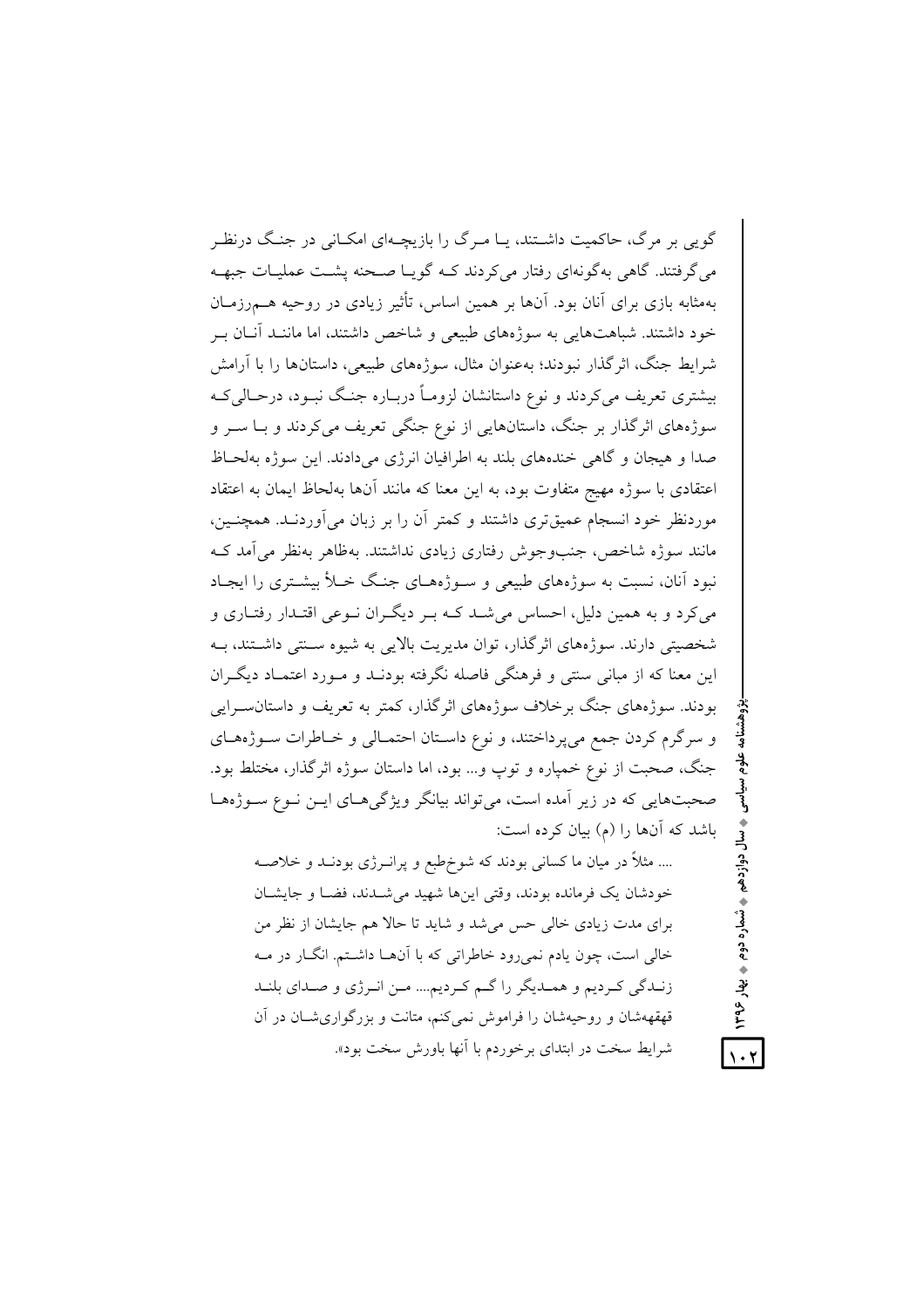۷. سوژههای پنهان: در ظاهر تابع اقتـدار سیاسـی و شـرایط جنـگ بودنـد، امـا اگـر فرصتی فراهم می شد، از صحنه می گریختند. این گروه بنا بر شرایط پیشینی (اعــم از خانواده و وابستگی های دیگر) و یا شرایط احتمالاً جدید، نسبت بـه افـراد دیگـر بـا شدت بیشتری از شرایط جنگ گریزان بودند. بهنظر می رسید هیچ وابستگی جـدی کلانی در جنگ، آنها را به شرایط موجود وصل نمی کـرد و وابسـتگی هـای مسـلط أنها، خانواده، محل زندگي و... بود. بههرحـال، أنهـا معمـولاً بــهوضـوح از تـرک درگیری هم دم نمـیزدنــد و ویژگــیهــای شخصــیتی پنهـانیای داشـتند. یکــی از نقل قول های موجود درباره این سوژهها این گونه است: «خوب، چیزهای زیادی در جنگ مبی دیـدیم کـه بعضـبی از آنهـا گفتـنش سخت است، یعنی نمی توانم به بعضی از خاطرات اشـاره کـنم.... از طرفـی تعدادي داشتيم، اگر فرصت فـراهم مـي شـد، از صـحنه مـي گريختنـد و همچنین، کسانی بودند که در وضعیت.... [مکث]... یا.... [گوینده صـحبتش را قطع كرده و تمايلي به ادامه ندارد]». يا در نقل قول ديگري يکي از مصاحبهشوندگان مي گويد: <sub>ا</sub>بعضی ها می گفتند، شرایط روز، و جنگ بـهگونـهای اسـت کـه اگـر هــم نمي خواستم به جنگ بروم، احساس مي كردم انگشتنماي مردم مي شـوم و کاستی و کمی برایم بههمراه دارد، لذا به این سیل جمعیت، گسیل شدم....». ٨. سوژههای ستایشگر جنگ: این طیف گــاهی جنـگ را بــهصـورت کلامــی چنــان

ستایش می کردند که انگار دوست و دشمن برایشان فرقی ندارد و معمولاً ستایشگر قدرت پیروز بودند. تفـاوت آنهـا بــا «سـوژههـای مهـیج و اثرگـذار در جنـگ» در جبهه گیری اعتقادی شان درباره جنگ بود؛ به گونهای که سوژههـای جنـگ اعتقـادات خود را بر گفتمان خودی سوار می کردنید، امیا ستایشگر جنگ، این نگونیه نسود. نقل قول زیر خاطرههایی از این طیف افراد است که یکی از مصـاحبهشـوندگان بیـان كرده است:

واکاوي تأثير اتوريته پر انتشار مرگ در سوژههاي جنگ

من خودم ديدم چگونه دهها و شايد صدها نفر از دو طرف كشته مى شدند، شاید در آن لحظه این قهرمانی و توانمندی بود، بالاخره جنگ است. نکشی مي كشنت. باور كن.... وضعيت عجيبي داشت.... [در اينجا بخشي از سخنان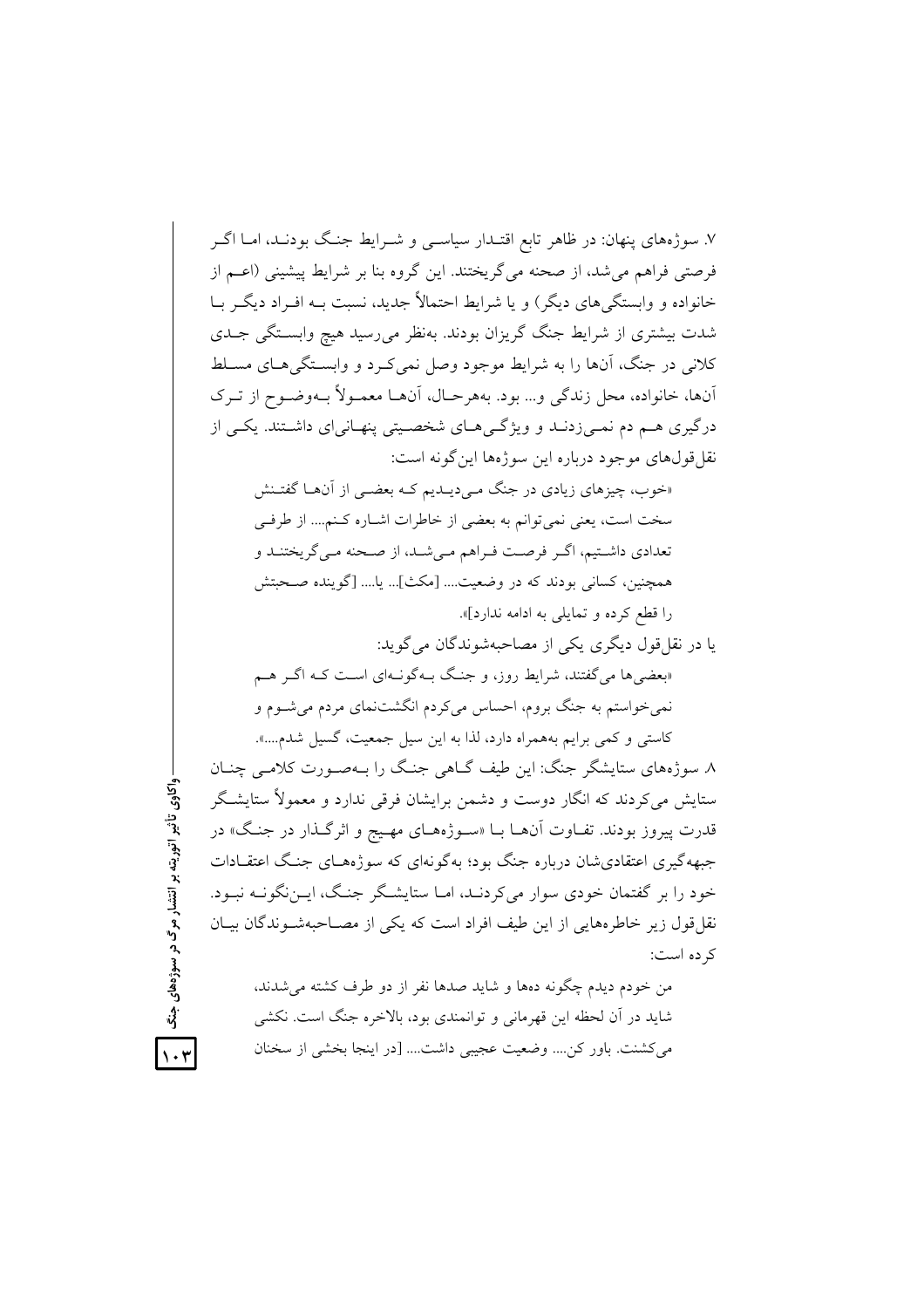مصاحبهشونده حذف شده است]....، انگار منگ شده بودم که این، واقعیت است یا خیال. کافی بود نمادهـایی در جنـگ زنـده مـیشـدند تـا خـود را همچون یک قهرمان ناتمام فرض کنی. باید توان خودت را بیشتر میکردی اگرچه مرگ بهمنزلهٔ رویدادی مسلم نبود. جنگ بود و فضای ترسـناکش...، اما راستش مرگ، گاهی دلیلی بود بر این فضای ترس، منظورم این است بـا خودم میگفتم خوب نهایتش میمیرم، من از دیگران که بیشتر نبـودم، بایــد مظلومیتهای خودمان را با قهرمانی و جانفشانی نشان می دادیم». نقل قول زیر به این دستهبندی نزدیک است، اما چون همه جملهها بنابر روش حــاکم بر پژوهش اعمال نشده است، ممکن است پیوند جملههـا کـمرنـگ بــهنظـر برســد، در حالی که محتوای مطلب به سوژه ستایشگر نزدیک است: شاید قبل از اعزام، از مرگ بیشتر هراس داشتیم، تـا اینکـه در جبهــه قــرار گرفتیم.... با دیدن صحنههای جنگ، بسیاری از واکنشها همچون ترس پـا شجاعت در مقابل مرگ در افراد گوناگون همواره وجود داشت، مـثلاً مــن در برابر بمباران عراقی ها شاهد بودم که دهها نفر.... [نقل قول کامـل اسـت، اما به دلایلی بخشی از آن نیامده است]....، اما درعوض، در فضای جبهــه و جنگ، وقتی مرگ معنے دار مے شد، ایثار و شھادت، معنے و ارزش دیگ ی داشت». ۹. سوژههای مختلط: دارای ترکیبی از چند نوع رفتار بودند کـه مـیتوانسـت شـامل سوژههای فراوانی باشد. بهنظر می رسد که بیشتر افراد جنگ در سـوژههـای مخـتلط قرار می گیرند و دارای چندین نوع از این بخشهای شخصیتی و رفتاری هستند. سوژههای مختلط براساس شرایط موجود در جنگ عمـل مـی کردنـد. آنهـا ماننـد سوژههای منعطف پهنظر می رسند. سوژه مختلط پیش از همه ممکن است پتوانید پیه وضعیت کنونی و شـرایط سیاســی و اجتمــاعی ایــران نزدیــک باشــد. گفتــار

مصاحبهشوندگانی که به این تیپ نزدیکتر بودند، نشان میداد که اصرار چندانی بـر تداوم وضعیت پیشین، در شرایط سیاسی فعلی جامعه ندارند، زیرا بر این نظرند ک ؠٚٳ  $\zeta$ زمان عوض شده است، اما ایـن گفتـههایشـان بـهمعنـی انکـار و دوری از ارزشهـا ۰٫۴ نیست. نقل قول زیر یکی از نمونههای موجود دراینباره است: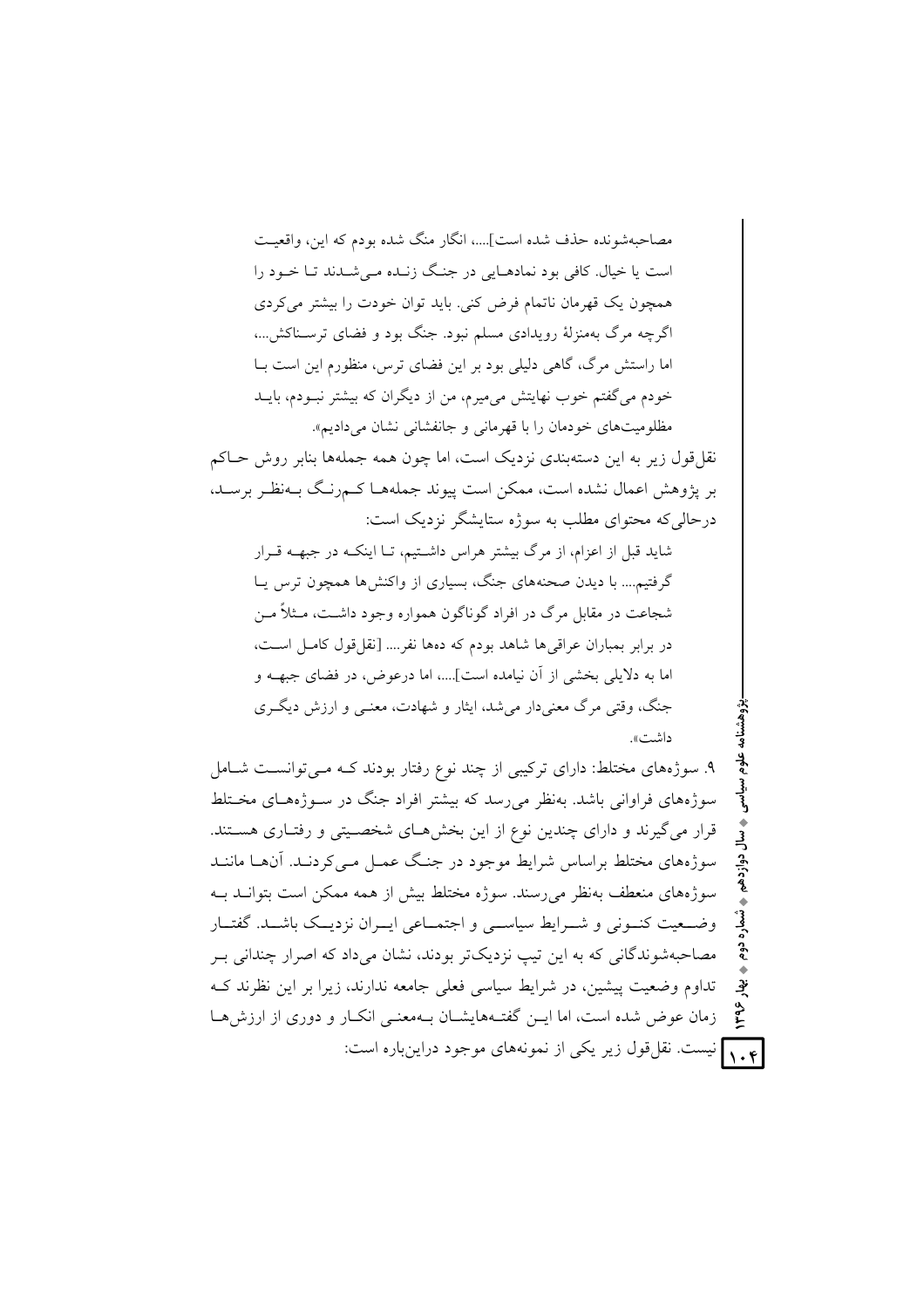همانطوری که در کودکی بازیهای ما اغلب جنگی و همراه با تخیل مرگ و زنده شدن بود، در جنگ نیز این حالت برایمان تداعی میشد، اما این بار بـهصـورت واقعـي و مـنظم و جـدي. هماننــد زمــانيكــه كـودك بــوديم نمیتوانستیم هر زمان که بخواهیم، بازی را تعطیـل کنـیم یــا مــرده و زنــده شویم، اما مسائل دوران کودکی [خشم و کمبودها و ارضانشــدگی کــودکی] هم در صحنههای واقعی تداوم داشت…. این بار شـرایط حاضـر در جبهــه [اقتدارفحضا] به مرگ سازمان میٍ داد نه بازی…، ولی اکنوِن مـا در شــرایط و اوضاع دیگری هستیم، میïوانیم از جنگ تجربه بگیریم که دوبـاره شــرایط ناخو شایند برایمان تکرار نشود.

۱۰. سوژههای اخلاقی: این نوع سوژهها با آرامش خاصی که گویی از درون و عمــق أنها تولید میشود، صحبت میکردند. أنها بیشتر، رفتـار کلامـی داشــتند و اغلــب، تلاش میکردند که در پشت جبههها مانند أشپز و… ایفای نقـش کننـد، کــه بــهنظـر میرسید این رفتار، ناشی از ترس آنان نبود، بلکه وضعیت جنگ مسـتقیم، برایشــان أزاردهنده بود. أنها اغلب، داستانهايشان را حول محورها و فضيلتهـاى اخلاقــى میچیدند. تا جاییکه پژوهشگر اطلاع دارد، آنهــا بــهنــدرت در جامعــه و خــانواده خسبت به افراد دیگرــ رفتارهای خشونتبار داشته یـا دارنــد. ســوژههــای اخلاقــی، جهان متفاوتی از جنگ میآفرینند، به این معنا که هنگــامیکــه صــحبت مــیکننــد و ویژگیهای رفتاری خود را بروز میدهند، به مخاطبانی که تنها جنـگ را در آشــوب میبینند، گاهی حس خوبی منتقل میکنند. آنها ناخواسته جهان جنگ را بـا وجــود هویتی و شخصیتی خود، تا حدی سیقل میدهند، یعنی پیامی به این مضمون منتشـر میکنند که جنگ، سوژههایی مانند آنها هم دارد. سوژههای اخلاقــی پــس از جنــگ اغلب، یک یـا دو خــاطرهٔ تلــخ را از أنچــه در جنـگ دیــدهانــد، روایــت مــیکننــد. نمونههایی از ویژگیهای این تیپ شخصیتی در صـحبتهـای یکـی از آنهــا (ع.م) قابلٍمشاهده است:

.... وقتی میدیدم، کوهها و منابع طبیعی، جنگل و خانهها آتش گرفته بودند و همه حیوانات غیراهلی برای نجات بچههایشان در آتش خــود را قربــانی میکردند، احساس همدردی میکردم یا نمیدونم شـاید احســاس دیگــری

ر سوژههای جنگ <mark>|</mark><br>د ر<br>مرگ<br>د <u>تا</u> ريته بر ا واكاوى تأثير اتو ول<br>- {نگ<br>أ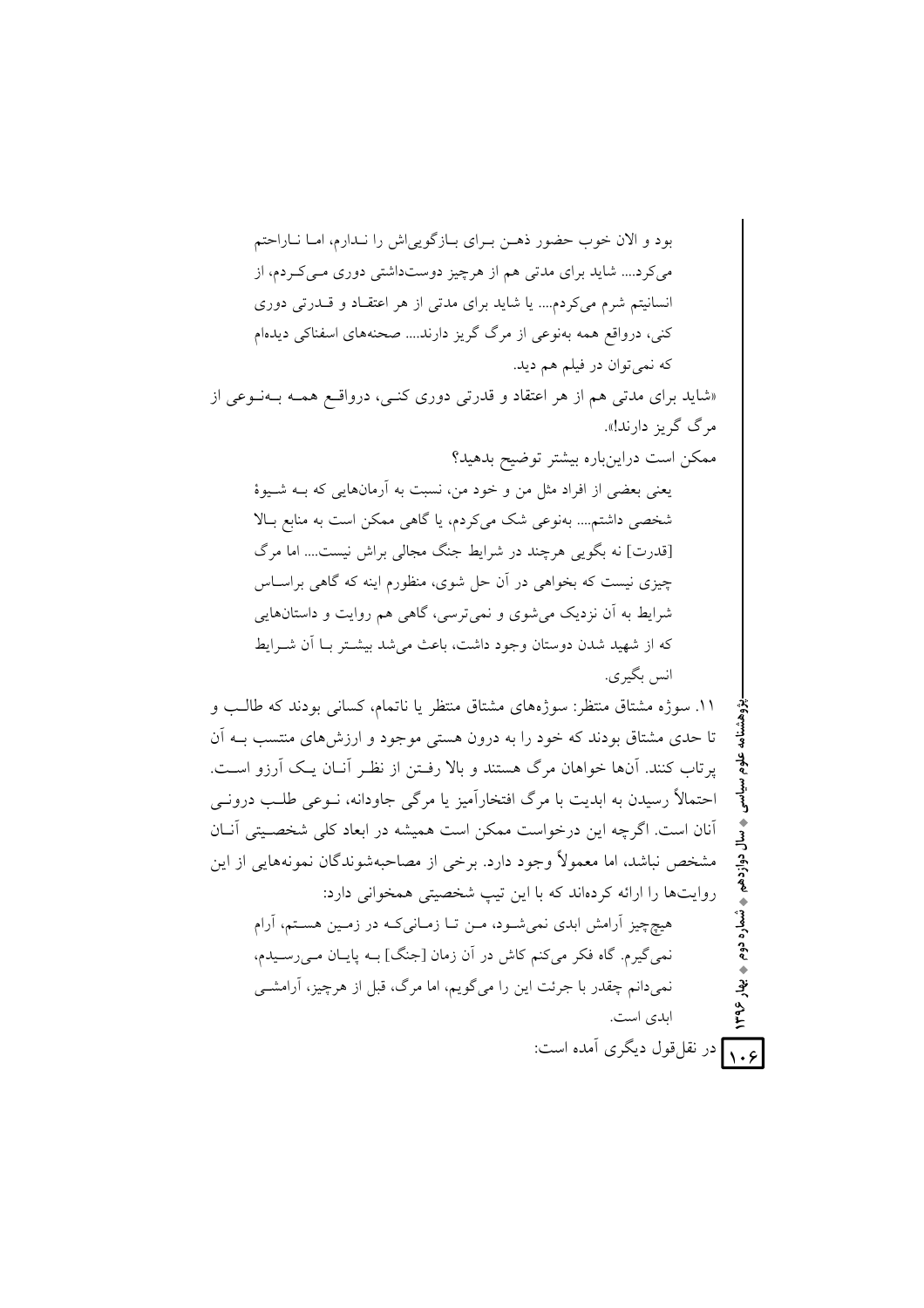.... وقتي مي ديدم كساني كه شهيد شدند و در جلو چشمم جـان مـي دادنـد، اگرچه زندگی را دوست داشتم، شاید تعجب کنید، اما راستش تمـامیتی را که این افراد داشتند، گاهی اوقات بهش غبطه می خوردم، یعنبی گـاهی در صحنه جنگ اَرزومند بودم که ناتمـامی۵مـایم را بـا افتخـار در مـرگ تمـام کنم.... مثلاً با خودم می گفتم زندگی مگر چقدر ارزش دارد!؟ تــو هــم مثــل اینا... میتونی جاودان بشی.... یعنی مرگ عادی برای من تمام شدن است، اما مرگی همچون شهادت، تمام نشدن است... و بنی بشر دوست دارد بعـد از خودش از او به نیکی و قهرمانی یاد کنند....

نقل قول دیگری که بهنظر می رسد به سوژه مشتاق منتظر نزدیک است، بهشــرح زیــر است. بهظاهر، گوینده این نقل قول (ج.م) توصیف رفتـاری خــود را بــه ســوژههــای طبیعی متمایل میداند، اما هنگامی که خواست درونی خود را بیان می کند، بـه سـوژه مشتاق منتظر نزدیک است. سخنان او بهشرح زیر است:

من دوست دارم [داشتم] بهصورتی بمیـرم کـه هماننـد آنکـه در تلویزیــون زندگی نامه کسی را می خوانند و روایت میکنند کـه شـهید شـده اسـت و همانند یک قهرمان جاودان شده است، زندگی نامـه مـن را نیـز بـدین گونــه مي خواندند و از اين طريق احساس مي كنم، كامل شدهام و الكبي نميردهام، الان آن احساس ناتمامی را هنوز دارم. دوستان و افراد زیادی را دیدهام ک از نزدیک شهید شدهاند.... من نسبت به مرگ در جای [سیستم] دیگری آن احساس را ندارم که در چارچوب زندگی خودم و در مملکت خـودم دارم، تمایل داشتم در این موقعیت که گفتم کامـل شـوم.... شــهید نمــیمیــرد، در خیابان، در خواب، همهجا حضور دارد.

۲-۳. اقتدار و تنوع رفتاری سوژههای جنگ

اظهارنظرها و نقل قولهای مختلف نشان می دهد که اقتدار، بر آمده از جنگ نیست، بلکه به شیوههای گوناگون از منشأ بیرونی تولیـد شـده و بـر بعضــی از ســوژههــای جنگ اثرگذار است. تأثیر این اقتدار به تجمیع تکثر سوژههـا (نــه بــهطـور عــام) در برخی شرایط همچون جنگ، کمک میکند. بعضی از نقل قولها نشـان مـیدهــد کـه

تأثیر اتوریته بر انتشار مرگ در سوژههای  $\sqrt{3}$ 

 $\vee$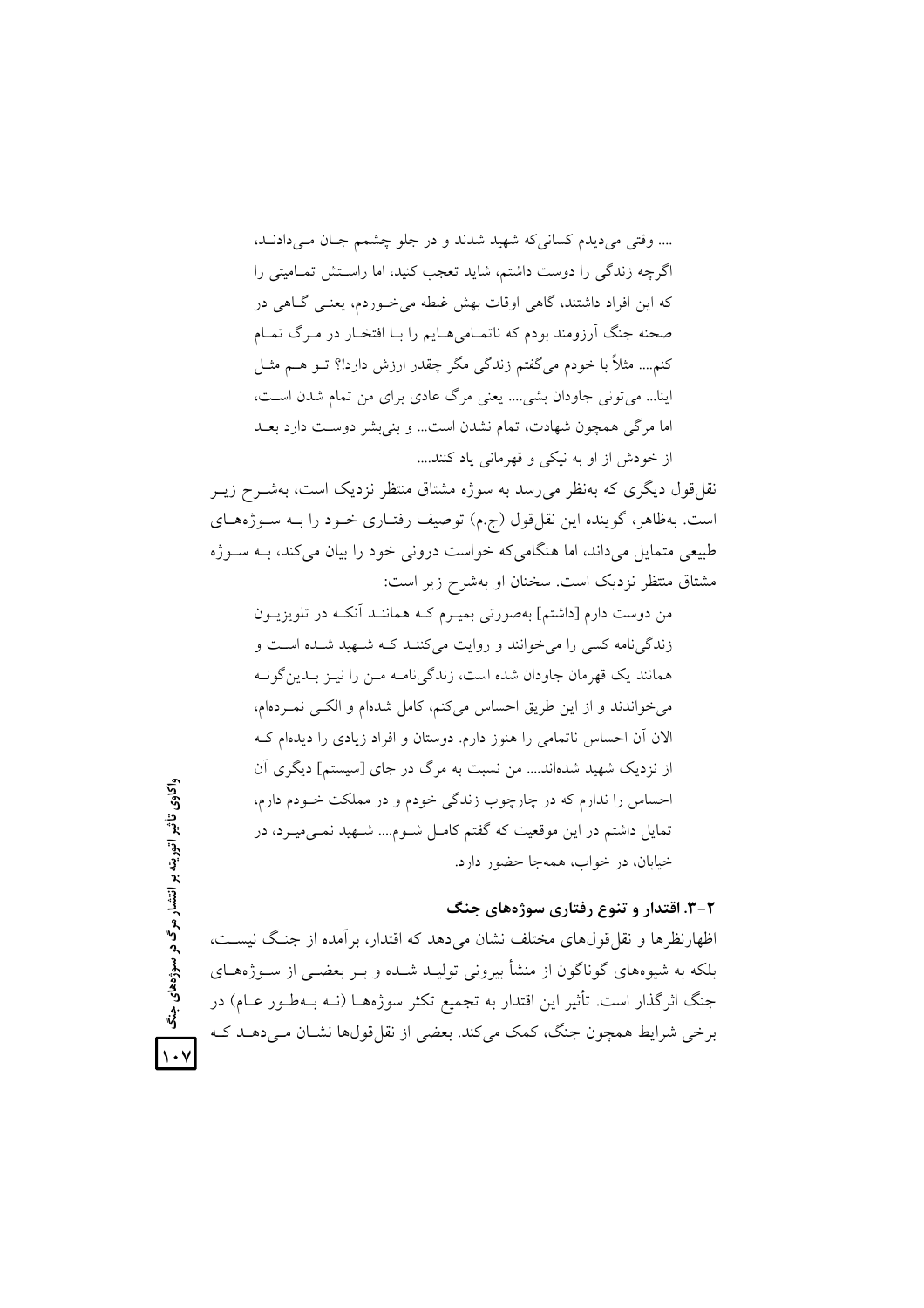سوژهها به وضعیت اقتدار به شیوههای مستقیم و غیرمستقیم اذعان کردهاند. یکسی از مصاحبهشوندگان (ک.م) چنين مي گويد: شرکت در بعضی از عملیاتها اختیاری بود، اما من یا بعضی دیگر نگفتیم به این عملیاتها نمیرویم، چون وقتبی مـیدیـدی بهتـرین همراهانـت در کنارت شهید شدهاند، بهخـودت اجــازه نمــی دادی بشــینی و نگــاه کنــی، از خودم میپرسیدم اینجا اومدم بجنگم نه که برای سیاحت.... بههرحال، اگـر ترسی از مرگ وجود داشت، کششها و انگیزههایی هم وجـود داشـت کـه نمیدانم چطور آن را شرح دهم. این کششها به این فضا ناخواسـته واردم می کردند، شاید نــوعی از شــور بــود کــه آن را پذیرفتــه بــودیم، شــرایط و صحبتهای [گفتمان] حاکم بر آن شرایط بهگونهای بود که گاه در مسیر آن قرار مي گرفتي. همچنین، دربارهٔ چگونگی تداوم ارزش۵ا و نشانههای جنگ، اظهارنظرهای متفــاوتی در میان مصاحبهشوندگان وجود داشت. عدهای بر این نظر بودند که فضای حاکم بر جنگ، لازمهٔ وضعیت سیاسی و اجتمـاعی کنـونی اسـت، در مقابـل، برخـی معتقـد بودند، چنین چیزی ممکن نیست و آن فضا تکرار نمی شود. نقل قول زیر یکی از این نمونهها است: برش [منظور، گسیختگی است] و فاصله میان زندگی و جنگ وجـود دارد، مثلاً وقتی الان به اون زمان فکر میکنم، به دورانی رسیدهایم کـه آن آثــار و شرایط موجود در جنگ را نمیشه بـازگو کـرد [بـهنمـایش درآورد]؛ یعنـی فاصله میان خیابان و جنگ، جز در مواردی مستثنا، زیاد است، امــا بــاز هــم صحنه را بهمثابه جنگ میبینم، مثلاً نیروهای سیاسی مختلـف و رقیـب کـه در جامعه وجود دارند، بهنوعی رقیب و هماننید... محسنوب می شیوند.... درواقع، جنگ نوعی یادگاری ما بود و نبایست اجازه مـیدادیـم، آثــارش از بين برود. بهطورکلی تنوع رفتاری سوژههای جنگ، نشان می دهد که اقتدار بر همه آنها حاکم ؠٚٳ 1498 نیست و اگرچه این زمینه نظری آرنت کـه اقتـدار در دوران مـدرن وجـود نـدارد، ۱۰۸ بهطورکلی منتفی نیست، اما باید اذعان کرد که اقتدار، کم,رنگ است؛ به این معنا ک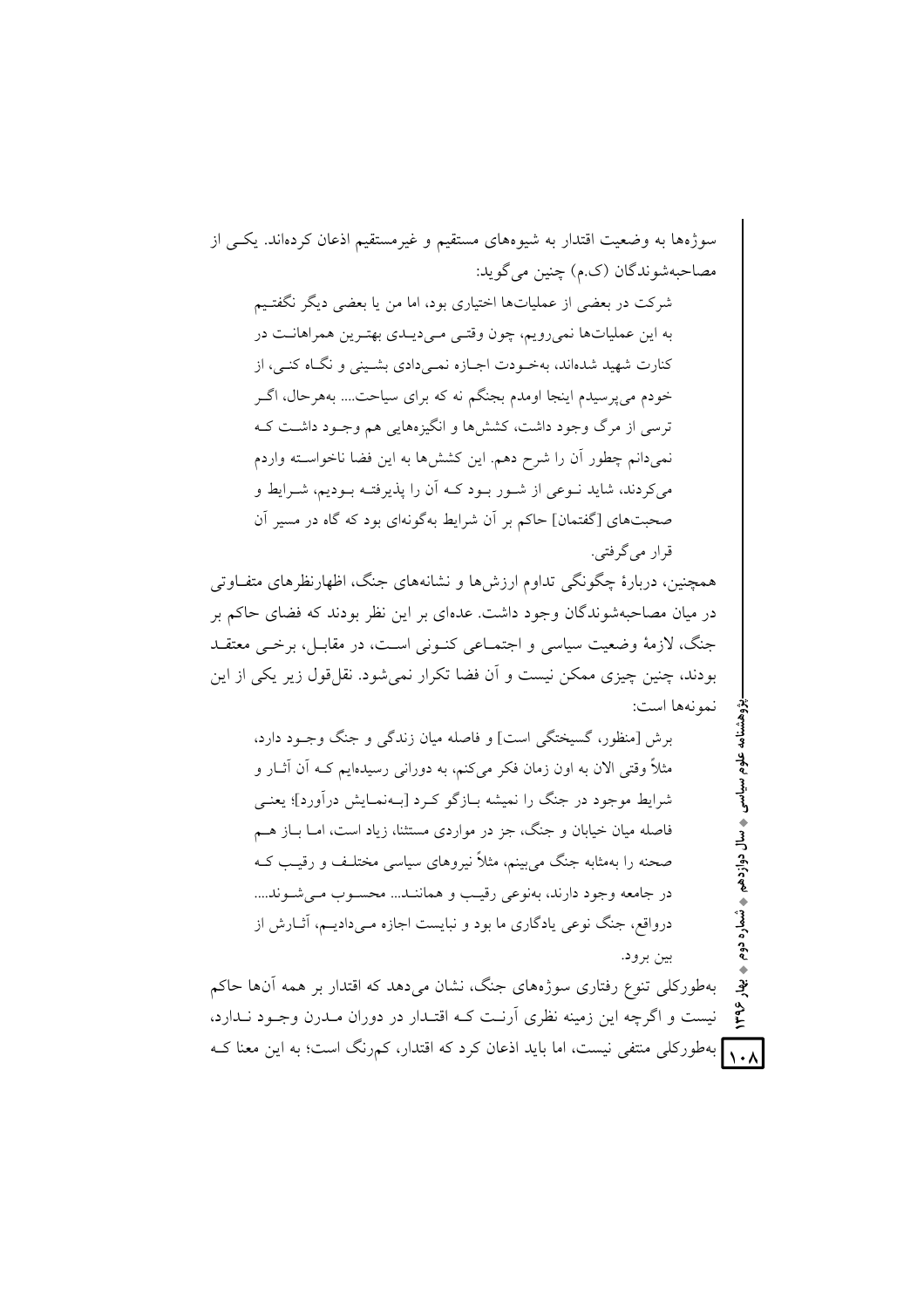در همه سوژهها وجود ندارد یا در برخی شـرایط، بازگشـت موقـت آن امکــان۱یــذیر است. با توجه به اينكه بعضي سوژههـا ازجملـه انـواع «ينهـان، طبيعـي، و اخلاقـي» همواره براساس هزینه فایده عمل میکردند، نمی توان کلیت رفتاری آنها را در برابر اقتدار به همهٔ افراد حاضر در جنگ تعمیم داد، امــا ایــن فــرض دربــارهٔ ســوژههــای «مشتاق منتظر، اثر گذار بر جنگ» و… داسـتان و روايـت ديگـري را خلـق مـي كنـد. درمجموع، نمی توانیم این فرضیه را که بپذیریم که اقتدار در شرایطی از دوران مدرن بهصورت مطلق وجود ندارد و بازتوليد نمي شود.

۳-۳. الگوهای رفتاری سوژههای پس از جنگ

ممکن است سوژه پس از جنگ بنا به تغییر فضا و شرایط نیز تغییر کند یا مجبور بـه تغییر شود، اما هیچگاه بهطـور کامـل از الگوهــای زیسـتی خــود در جنـگ، رهــایی نمی یابد. در جنگ اموری مجاز می شوند که قدرت و سـرعت تصـمیمگیـری را بــه حداقل میرسانند، اما در فضای پس از جنگ با این وضعیت روبهرو نیستیم یا کمتـر در آن قرار داریم. بر همین اسـاس، سـوژههـای پـس از جنـگ، الگوهـای رفتـاری متفاوتی دارند که در مقاله حاضـر، سـه الگـوی کلـی آنـان بازشناسـی شـده اسـت. رفتارشناسی این سوژههـا ویژگـی هـای نسـبتاً مشـترک و درعـین حـال متفـاوتی را مشخص مي كند كه مي توانند در سه دسته يا الگو قرار گيرند:

١. الگوى خودكفا: اين افراد معمولاً زندگي شخصي خود را دنبـال مـي كننــد و دارای کمترین ارتباط ممکن با نهادهای سیاسی و دولتی هستند. بـهعبـارت دیگـر، اصول زندگی آنان، اغلب محدود به زندگی خودشان و خـانواده اسـت. سـوژههـای محدود به این الگو معمولاً از این هراس دارند که گذشته قابل قبولشان بـه گنـاه، یــا ایدههای امروزی آلوده شود. بهطور خلاصه، به امور شخصی خود مشغول هستند تـا اضطراب وجودي موجود در جامعه را كمتر تجربه كنند. اين افراد، معمولاً وابستگي عقیدتی خود را بهصورت کلامی نشان نمی دهند، یعنی کمتـر آن را بیـان مـی کننــد؛ بهگونهای که بهنظر می رسد در حیطه رفتاری خود، حـالتی خنثــی دارنــد و زنــدگی آنها، دارای نظم طبیعی است.

۲. الگوی منتشر: گروهی که ترس از دست رفـتن گذشـته را همـراه بــا از

واکاوی تأثیر اتوریته بر انتشار مرگ در سوژههای

 $\ddot{3}$ 

 $\lambda \cdot 9$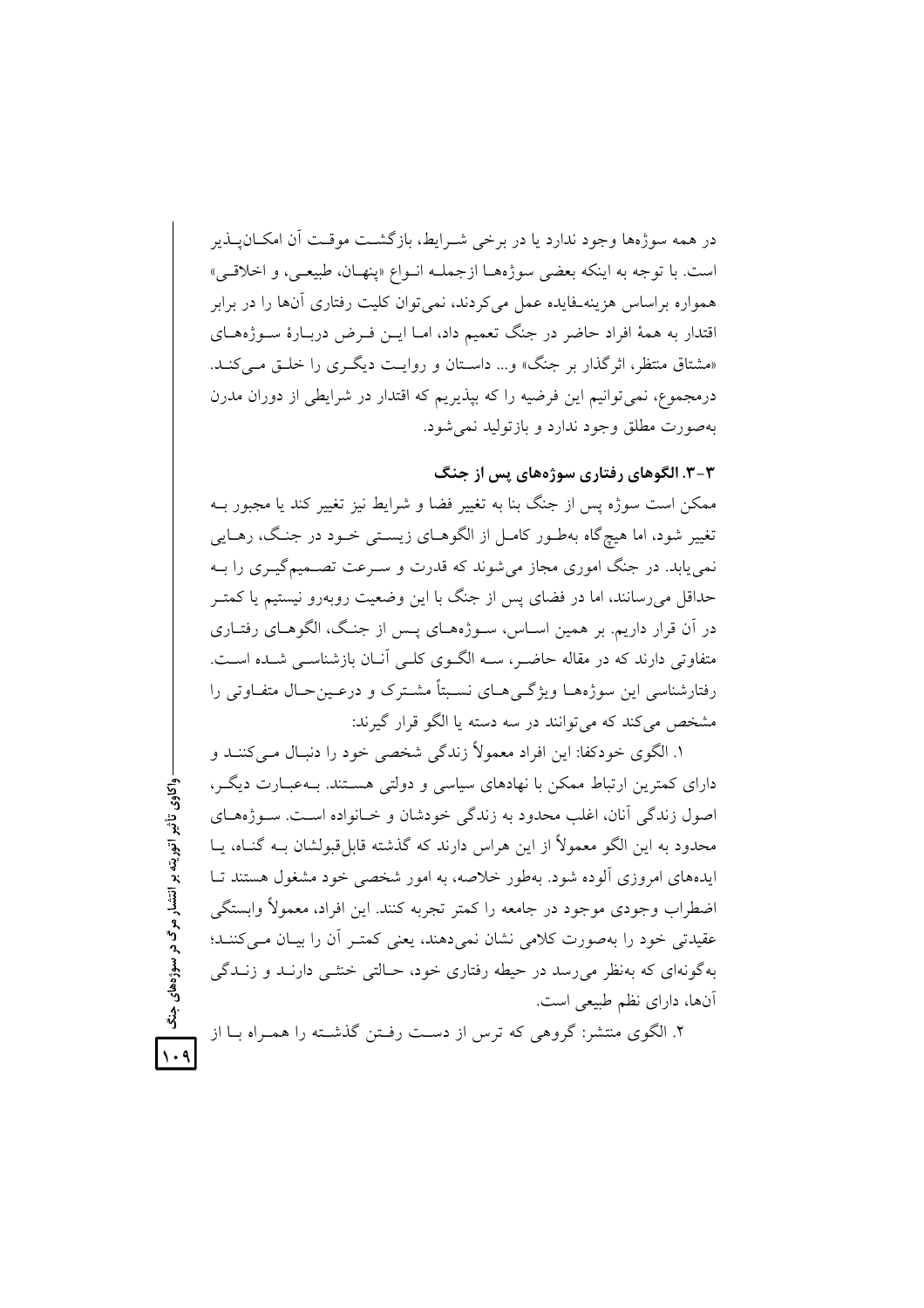دست رفتن اکنون احساس می کنند. بهعبارت دیگر، به جامعـهٔ امـروز بـمـثلاً دور شدن جوانان از آرمانها\_نگرشی ناامیدانهای داشته و بـه شـرایط اجتمـاعی تـا حدی اعتراض دارند. به همین دلیل، همواره حثلاً در مورد از دست رفــتن نظــام سیاسے ۔ نگران هستند و تقریباً بهطور مرتب اخبار و جریانِهای سیاسی را رصد مي کنند. آنها درباره اغلب امور نظر مي دهند؛ بهعبارت ديگر، در جامعــه جــاري و منتشر هستند، معمولاً درباره وضعیت اجتماعی امروز حرف مبی زننـد و آن را فاصله گرفته از شرایط پیشین (اما نه بهطور کامل) می دانند. آنها خیابان را تــداوم سیاست می دانند (یعنی معتقدند، بایـد ارزش هـای پیشـین در جامعـه و خیابـان جدی گرفته شده و منتشر شوند). این گروه، معمولاً لباس های رسمی می یوشـند و جدی تر په نظر می رسند، در جامعه و حتی در خانه په ندرت پیش ملی آیید کیه لباس غیررسمی بهتن داشته باشند. معمولاً بیش از سوژههای دیگر انتظـار دارنــد كه خانواده و اطرافيان از آنها اطاعت كنند. نظم (آدابورسوم عرفي) در زندگي آنان شدیدتر از دو گروه دیگر است.

۳. الگوی نیمهمستقل یا میانه: کسانی هستند که خود را بهمثابه قربانیانی تصـور می کنند که به جهان پر تاب شدهاند. آنها مشغول زندگی شخصی شان هستند، امــا از این منظر با سوژه خودکفا متفاوتند که رفتار نسبتاً نظم گسیخته تری در زنیدگی خبود دارند. رفتارشان جوانتر از سنشان بهنظر می رسد. جهـان را فرصـتی بـرای زنــدگی مي دانند و معتقدند، اگر شرايط اجازه دهد، مي تـوان بهتـر زيسـت. آنهـا هـمزمـان، خوش بین و بدبین هستند و به سیاست، بـدبینی بیشـتری از دو گـروه دیگـر دارنــد. معمولاً ترس از دست رفتن وضعیتهای موجود را بروز نمبی دهنـد. درعـین حـال، دوران جنگ را متفاوت می دانند و رفتارهای شخصی رزمندهها را مبی سـتایند. آنهـا جامعه را ملزم به تداوم گذشته به شیوه اجبارآمیز نمی دانند، بلکـه معتقدنـد، در ایـــ; زمینه باید کار فرهنگی انجام شود. در پوشش، راحت هستند و کمتر از دو نوع دیگر پایبند به رعایت سلوک شخصی هستند.

همانگونه که مشخص است، ایــن ســه دســته یــا الگــو لزومــاً در رفتــار و ؠٚٳ 1498 جزئیات مانند هم به زندگی کنونی خود نظر ندارند، اما یـک وجـه مشـترک کـه <mark>۱۱۰</mark> کموبیش در میان هر سه الگوی رفتاری بهچشــم مــیخــورد، ایــن اســت کــه در

تسماره دوم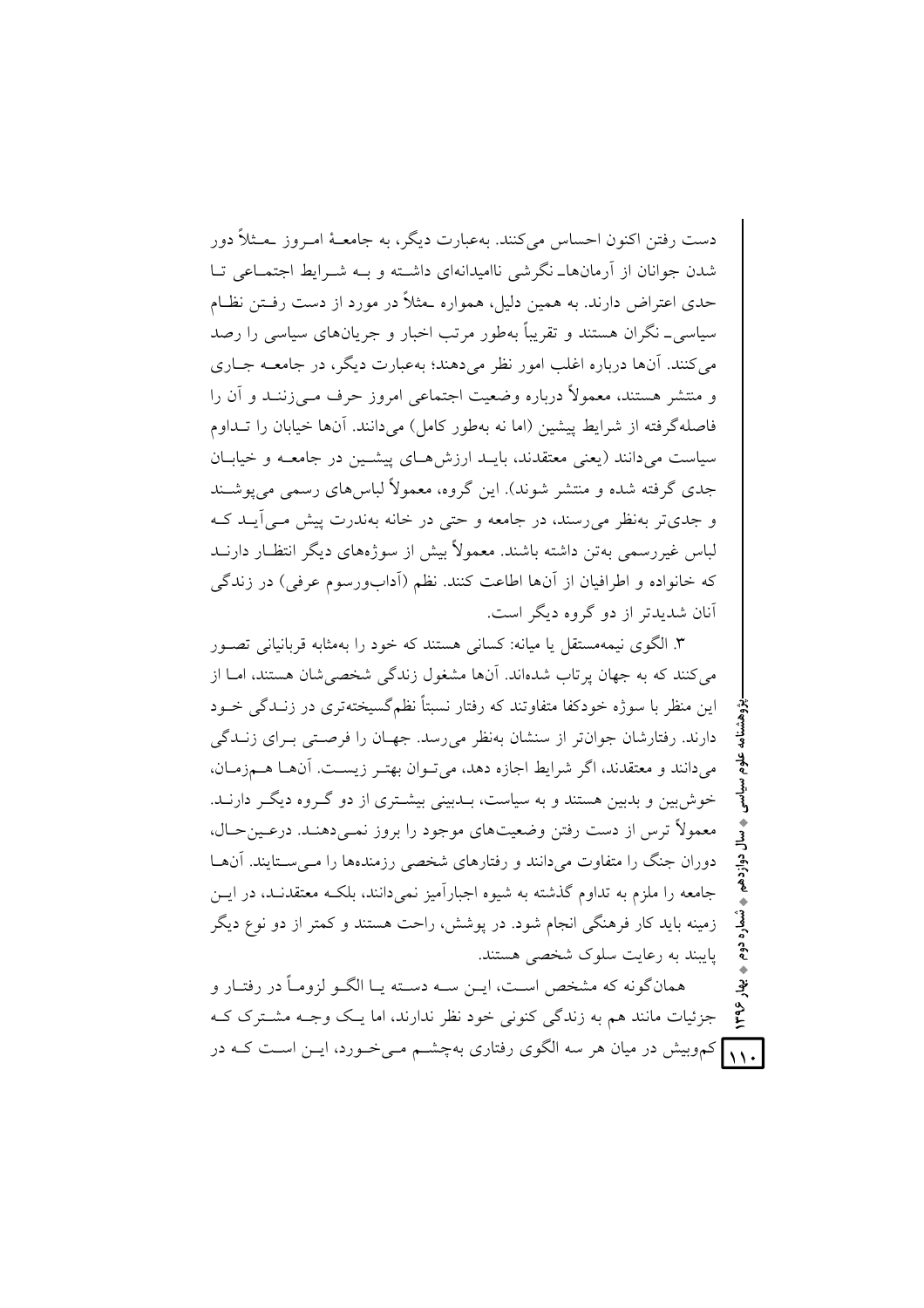حسرت یا آرزوی (نوستالژی) دوران پیشین هستند که تقریبـاً بـرای اجـرای آن، حالت غیرجبرگرایانهای را تجربه کردهاند. این حالت را می توان در قالب جریـان اقتدار در آن دوره بازخوانی کرد که اکنون غیبت دارد. آنها این شور را اغلب بــا روایت درمی آمیزند و روایتهای آن دوره را با شدت خاصی تعریف می کنند که امكان تكرار ندارد.

۴. تحلیل؛ ابعاد روان شناختی سوژه (اقتدار، مرگ، روایت) ترس از مرگ، بهترین نشـانه بـرای وجـود یـک چیـز اشـتباه اسـت، یعنـی زندگي نامرغوب.

ويتگنشتاين، بادداشتها

روایتهایی که بر اعتقادات سوژهها اثر گذار هستند، ممکن است در جنگ بـیش از شرایط دیگر زنده شوند. سوژهٔ بازمانده از جنگ که ممکن است بارها تجرب نزدیک به مرگ داشته باشد، هنگام مرور خاطرات، ناخواســته هژمــونی و اقتــدار زمان جنگ را با روایت، همراه میکنـد؛ بنـابراین، شـرایط، دسـتبـهدسـت هـم می دهند تا اتفاق ها در روایت موردنظر سوژه، جاری شوند. روایت بـا بازگشــت به زندگی روزمره از بین میررود؛ بنابراین، ویژگی جنگ یا شرایط مشـابه آن، در ساختار روانی سوژه بیشتر بهشکل روایتی است که بر زبان جاری می شود. شاید با استنباط از اندیشه آرنت بتوان گفت، عمل، بدون تداوم در روایت، برای سوژه بی معنا است. برخی از سوژهها در جنگ مایلند کـه در روایـت، مانـدگار شــوند. درنتیجــه، روایــت بــر تولیــد اقتــدار اثر گــذار اســت. یکــی از صــحبتهــای مصاحبهشوندگان، بي ارتباط با اين بحث نيست:

...دوست دارم اگر بمیرم، همانند کسانی که زندگی نامـهشــان را بــا موســیقی

خاصی در تلویزیون و رادیو می خوانند، زندگی نامه من را هم بخوانند.... در شرايطي مانند شرايط جنگي، اقتدار بر بعضي از سوژهها اثر گذار است؛ اقتــداري که بهقول *یونگ-می*تواند از طریق صورتهای ازلی و فرونهشت یا تـورم روانـی' به عرصهٔ عمل و میدانهای تقابل بازگردد؛ بهعنوان مثال، «سوژه ستایشگر جنگ و سوژه شاخص» بارها این صورتهای ازلی را به شیوههای مختلفی روایت می کردند.

1. Phychic Inflation  $\vee$ 

واکاوی تأثیر اتوریته بر انتشار مرگ در سوژههای

 $\boldsymbol{\hat{\mathbf{3}}}$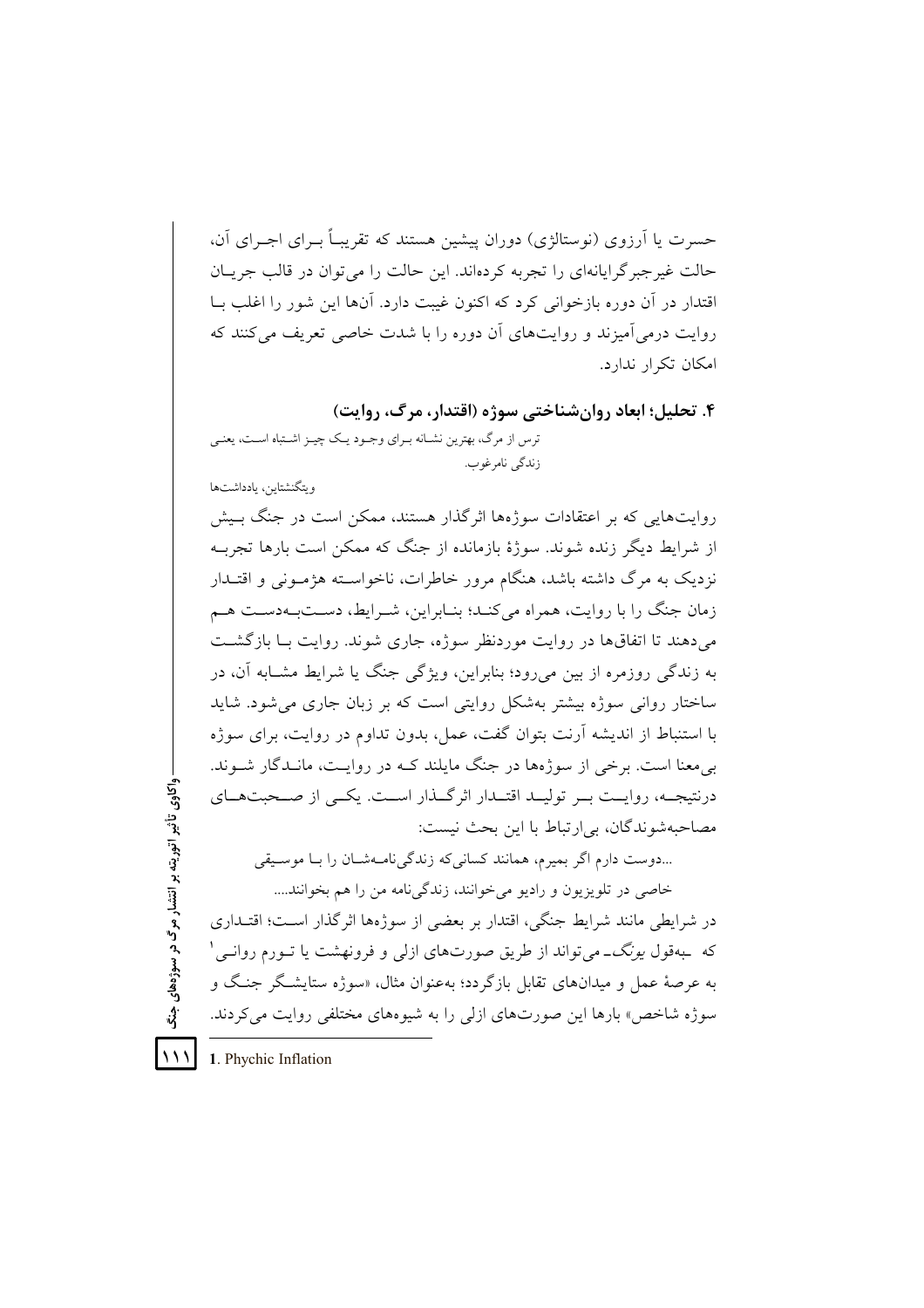صورت اقتدار مـوردنظر آرنـت، موقعیـتهـای متفـاوتی در جنـگ را بـا نظـامی از نشانهای نمادین جمعی به ما نشان میدهد، که بهشکل انفرادی مجال ابراز کمتـری برای سوژه داشته است. بر برخی از سوژهها رانهٔ تاناتوس و بر برخی دیگر، اقتـدار، به صورتهای احتمالی مرگ شکل می بخشد؛ بهعنوان نمونه، سوژه مشتاق منتظیر را مي توان بـه صـورت اقتـدار، و درهمـانحـال، سـوژه ستايشـگر جنـگ را بـه رانـهٔ منفعت جويانه و درعين حال تاناتوس، پيوند داد. بههمين ترتيب، در سوژههاي پس از جنگ، روایت در سوژهٔ منتشر، نفوذ و اهمیت بیشتری نسبت به دو نوع نیمهمسـتقل و خودکفا دارد.

درعین حال که سوژه در روایت جمعی، پنهان است و صورت اقتدار کـه در این حالت بیشتر بازتولید می شود، ممکن است به متفاوت بودن نیز تمایل داشته باشد. اّن گونه که *کریستوا می گوید: «من مجبـو*رم ب*ـی وقفـه*، جـدایی بنیـادین از هويت غيرقابلدفاع خود را تحليل كنم» (مكآفي، ١٣٩٢: ۵۵)؛ ازايــن(و، ســوژه نمی تواند خواست اقتدار را بهطور کامل ترک کند، زیرا اقتدار بـه جهـان فـرد و خاستگاه فردیاش شکل میدهد. آرنت در این مـورد مـی&ویـد: «از بـین رفـتن اقتدار بهمنزله از بین رفتن اساس جهان است» (اَرنت، ۱۳۹۲: ۱۲۷). در جنگ، بازسازي سوژهها براساس جهان آنها امكان تحقق مي بابد، و «من»هاي منفرد به «من» جمعي مي پيوندند. به عبارت ديگر، آنچه *ادموند برک د*ربـاره عريــان شــدن سوژه مدرن در مقابل استبداد میگفت، در عصـر مـدرن، رخ داده اسـت؛ سـوژهٔ تنها و منفرد که پشتوانه روانی او اعم از سنت و پیشینهاش از بین رفته است، از قابلیت پذیرش اقتدار و قدرت در مقابل شرایط مختلف در وارد شدن به جمع، برخوردار خواهد بود.

بهنظر می رسد، «سوژه مختلط» و «الگ1وی منتشبه» بیرای معنایخشبی بیه خیود بهطور مرتب در معرض پذیرش یا رد جهان هستند. بـر همـین اسـاس، در «سـوژه مشتاق منتظر»، صحبت درباره مرگ به بالاترين حد مـي(سـد؛ بنـابراين، گفتـهٔ هانـا آرنت که اقتدار در دنیای مدرن نایدید شده است، زیرا نمبی تـوانیم بـه تجربـههـای بی چون وچرای معتبر و مشترک میان همـه، رسـوخ کنـیم (آرنـت، ۱۳۹۲: ۱۲۳)، در ۱۱۲ مقیاس کلی، دارای اهمیت و درست است، امـا از یـک زاویــه، شــاهد محـو اقتـدار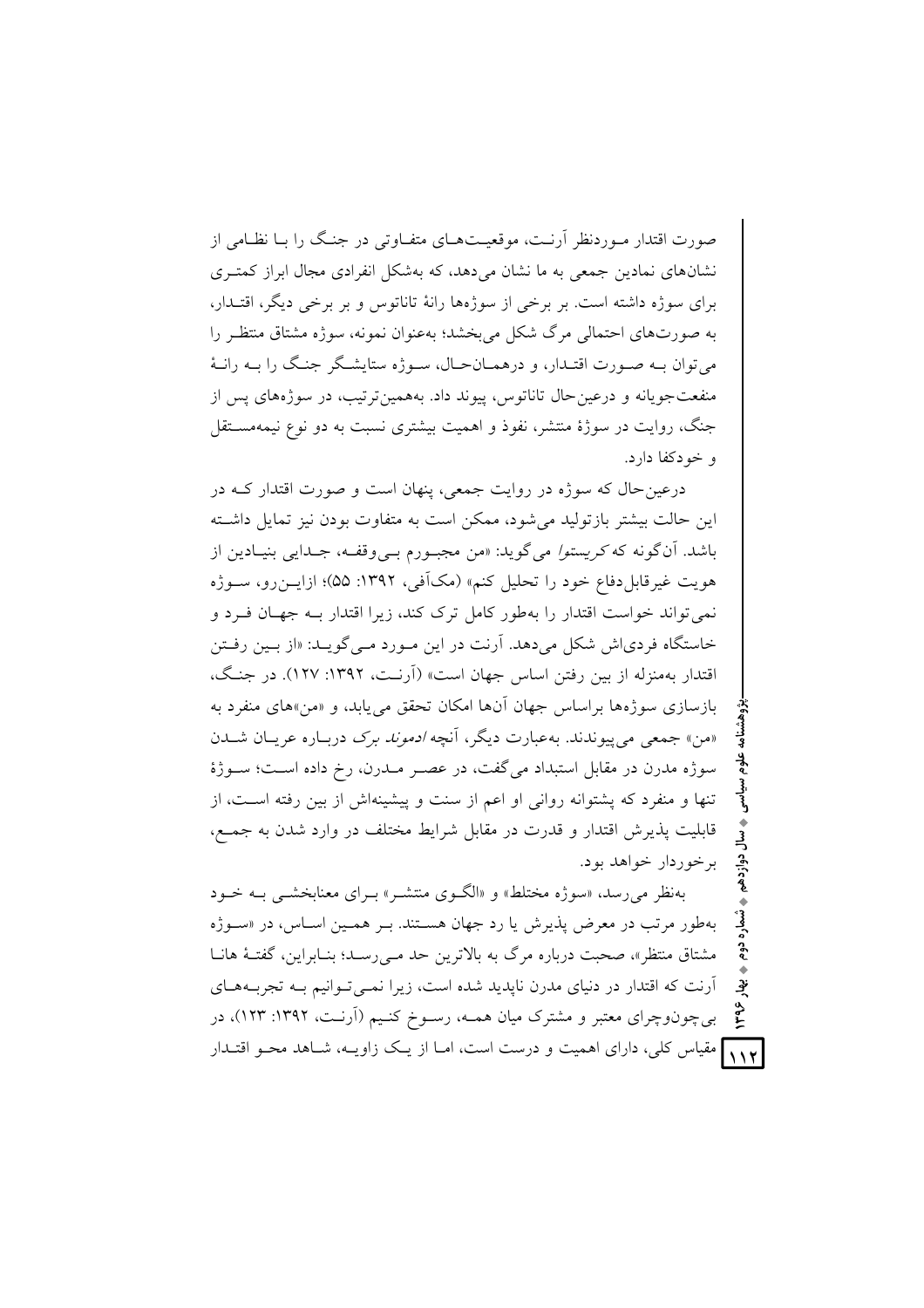بهطورکلی نیستیم، زیرا در موقعیتهایی مانند جنگ حرچنـد بـهصـورت مقطعــ ٍ\_ همواره امکان بازتولید اقتدار وجود دارد. «سوژه جنگ، سوژه طبیعی، سـوژه مهـیج، سوژه مشتاق منتظر» و سوژههای دیگ در یـک امـر بیرونـی حـاکم بـر رفتارشــان، اشتراک دارند. این نقطه ثقل یا مشترک، مرگ و تأثیر روایتهای قهرمان گونـه بـر آن است؛ بنابراین، نگرش *ژولیا کریستوا مبنی ب*ر اینکه سوبژکتیویته در یک فضـای بـاز واقع میشود و بهجای الگویی ثابت و منسـجم دربـاره خـود'، الگـویی را پیشـنهاد می کند که همیشه در فرایند و نامتجانس است (مک آفی، ۱۳۹۲: ۷۱، ۷۲)، در یک جامعه شهری بیشتر امکان بروز می یابد، اما در شـرایط متفـاوتتـری ماننـد جنـگ، ممکن است الگوی منسجمتری از آن در جمع پدید آید، زیرا بسترهای روانی سوژه مدرن چنین شرایطی را می طلبد. بهطور طبیعی، همواره روانکاوی فرویدی از الگوی «سوژههای منتشر، ستایشگر، و مهیج» که ظرفیت رفتارهای جمعـی بیشـتری دارنـد. بیشتر بیمناک است، زیرا «من یا اگوی» تفردیافتهٔ آنها به شیوههای گونـاگون یـا بــه هر طریقی در فرایند گروه جذب میشود و رفتارهـای هیجـانیتـری از خــود بــروز می دهد؛ ازاین رو، «الگوی خودکف و سوژه اخلاقی» بـا ایـن خـوانش روانکـاوی خطرهای کمتری برای جامعه دارند، زیرا ابراز خشونت و رفتارهای کنتـرل(نشـده در آنها به حداقل می رسد. بهعبـارت دیگـر، روایـت و اقتـدار، اگـر بـهصـورت رانـهٔ تاناتوسی فعال شود، اثرگذاری کمتری در آنها دارد.

همان گونه که اشاره شد، خود تفردیافته در دنیای مدرن بهطور کامل از حیطـه جمعي فاصله نمي گيرد، بنابراين، ممكن است اگر گريزگاهي بيابد، بـراي رهـايي از خستگی دنیای جدید و بازگشت به روایتهای نوستالژیک، به مـن جمعـی یـا مـن تفردیافتهاش در جمع تحقق ببخشد، زیرا خودشیفتگی [تحقق بخشیدن به خود] یک ساختار مستمر من است (مک آفی، ۱۳۹۲: ۶۳)؛ بهعنوان نمونه، ممکن است زمینـه بروز این رفتار در «سوژههای مهیج، ستایشگر جنگ، اثرگذار بر جنگ، و شـاخص» بيشتر باشد (البته اين به آن معنا نيست كـه سـوژههـا بـهطـور كامـل، خواهــان ايــن وضعیت هستند، بلکه پیچیدگی ساختار روانی سوژهها و شرایط دنیای مدرن ممکـن

 $117$ 1. Self

واکاوي تأثير اتوريته بر انتشار مرگ در سوژههاي

 $\ddot{\ddot{\delta}}$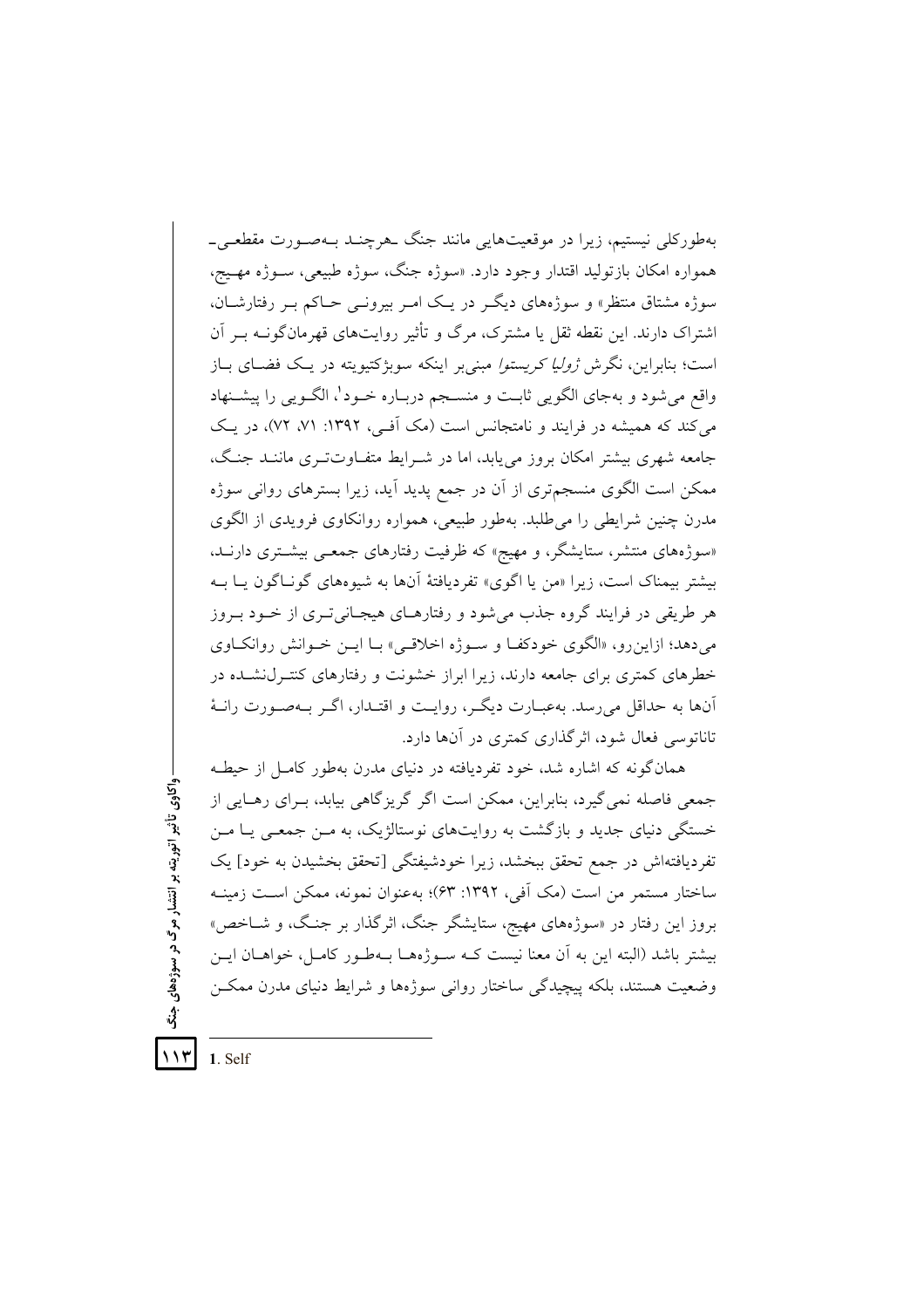است این زمینه را بیشتر توسعه داده یا فراهم کرده باشد).

بهطورکلی می توان ستایش زندگی در کنار روایت مـرگ را در «سـوژه ینهـان و اخلاقی» و اثر روایت و قهرمانگرایی در خلق داسـتانهــای مـرتبط بــه مـرگ را در «سوژه مهیج، مشتاق منتظر جنگ، و ستایشگر جنگ» تشخیص داد، اما در سوژه پس از جنگ (چون دیگر صورتی از أن میدان مشــترک و حاکمیــت اقتــدار نوســتالژیک وجود ندارد) ممکن است خواست بازگشت اقتدار، به یک آرزو یـا خواسـته تبــدیل شود و این خواسته می تواند به گونهای خوش خیم در وضعیت سیاسی ایـران مطـرح شود. این خواسته در «الگوی رفتــاری منتشــر» و در ســوژههــای «مهــیج، ستایشــگر جنگ، و مشتاق منتظر»، أرزو یا گرایش بیشتری را بههمـراه دارد. در همـین مـورد، یکی از مصاحبهشوندگان که معمولاً در حیطـه «سـوژه مشـتاق منتظـر یــا ستایشـگر جنگ» و یا در قالب الگوی منتشر، بازشناسی میشود، درباره بعضــی از رویــدادهای سیاسی موجود در جامعه ایران پس از جنگ میگوید: «اگر مــن بــودم، جســورانهتــر عمل میکردم.... کاش أن شرایط [جنگ] را میدانستید...».

بزوهشنامه علوم سیاسی <sub>،</sub> سال دوازدهم ، شماره دوم ، بهار ۱۳۹۶ <mark>)</mark><br>. سال دوازدهم ثىماره دوم  **-+ 1396** احتمالاً جهانزیست سوژه جنگ ایـران و عـراق در موقعیـت جنگــی از یــک انسجام درونی و بیرونی نسبی برخوردار بوده است، و اقتدار بر این انسجام، بی تأثیر نیست؛ ازاین٫و، فقدان این انسجام و گسیختگی پس از جنگ، او را مـیآزارد، زیــرا تمایل انسان به انسجام و حل شدن در جمع، شاید در هـیچ نیرویــی ـماننــد اقتــدارــ قابلِجذب و شرح نباشد؛ بنابراین، سوژه، گــاهی از میــدان اقتــدار سیاســی گسســته می شود، اما چون متمایل بــه تثبیــت خــود اســت، ایــن گسســت بــه فــرار او منجــر نمیشود؛ بهعنوان نمونه، در «الگوی رفتاری نیمهمستقل و خودکفا» حت<sub>م</sub> این کشـش بـه پیشــینه، یعنــی فضــای جنـگ، وجــود دارد و بنــابر دلایلــی کــه توضــیح أن در ویژگیهای رفتاری أنها مطرح شد، وضعیت حاضر را ملزم به پیوســتن گذشــته بــه أن نمیبینند، یعنی این ملزم نبودن، ناشی از بی|عتقادی بــه وضــعیت دوره جنـگ و گسستگی روانی فاصلهدار از أن نیست، بلکه برعکس، برخی از أنها معتقدند، نباید وضعیت تقدس یافته آن دوره را با امروز یکی کنیم. درمجموع، همانگونه که آرنـت معتقد است، همه بهرغم اعتقاد به میرندگی فـردی، سـعی در اثبــات بخــش طبیعــت ۱۱۴) الهی خود و نامیرایی دارند؛ بنابراین، این طبیعت الهی در سایه اقتدار، جلوه و نمـود

٠

٠

**-**

٠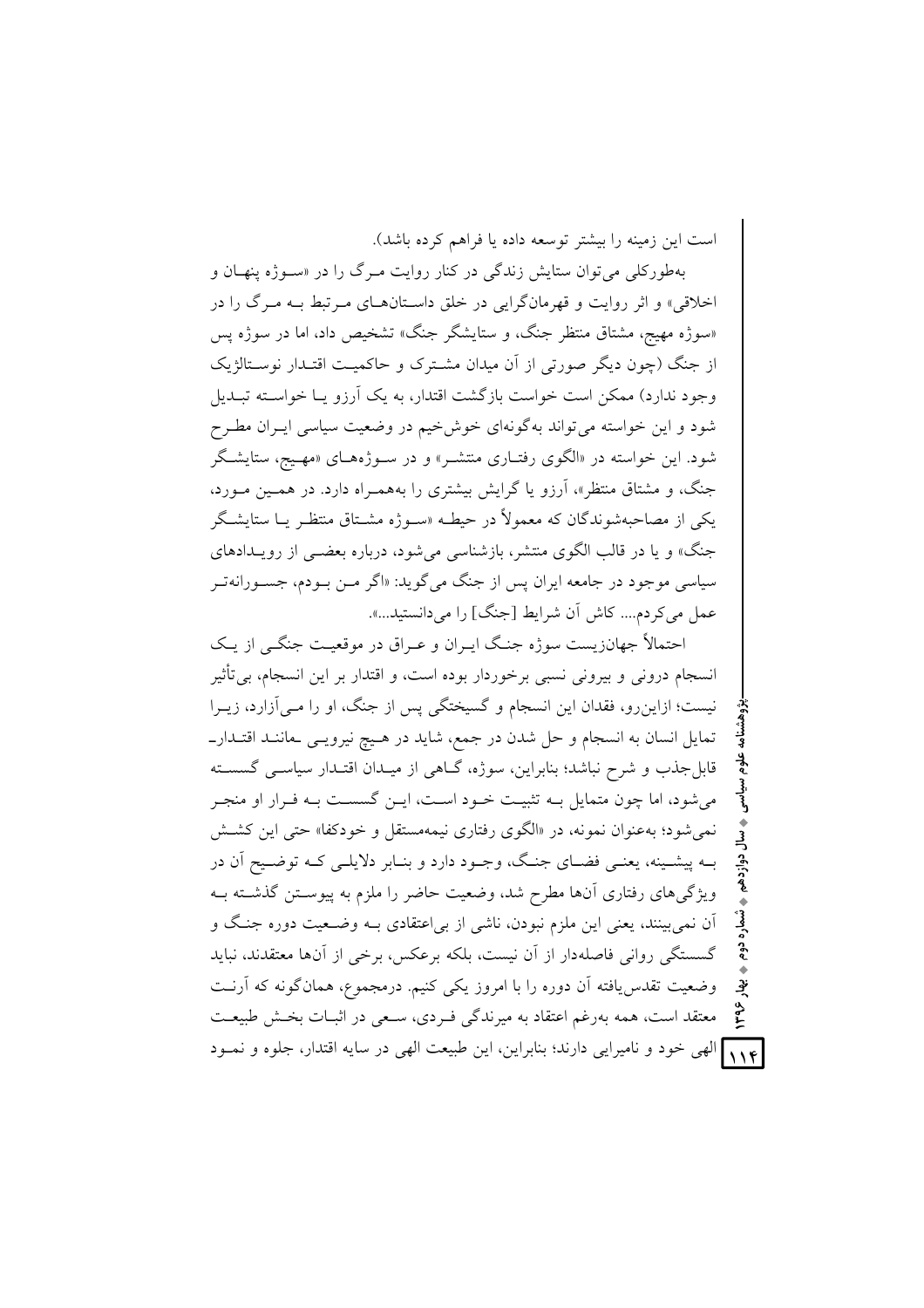مر بابد و در سوژههای جنگ به حداکثر خود می رسد.

اگر روایت فوکو از انقلاب ایران را از جنس متفاوتی بدانیم و زمینه نظری کیرکه گارد که سوژه را برخلاف اندیشه فروید، بهطور کامل عریان نمی کند\_ را درنظر بگيريم، مي توانيم بيذيريم كه ساختار روانــي ســوژه ايرانــي در جنــگ، از قابلیت جذب در اقتدار برخوردار است. پیوند مظلومیت و فداکاری، چنانکـه در الگوهای کهن ذهنبی و اَمـوزههـای مـذهبی وجـود دارد، از سـوژههـا، قهرمـان مي سازد، نه ابژههايي فاقد اهميت. شهادت، نزد انقلابيــون مــذهبي [و در برخــي موارد در سوژههــاي جنـگ] نيــز ممكــن اســت متــأثر از ايــن وضــعيت باشــد؛ همچنانکه مرگ نیز در [ابتدا] در بعضی سوژههای انقلابسی مطـرح نبـوده اسـت (فضلي استبرق، ١٣٨٨: ٧٠-۶۶)؛ بنابراين، همان گونه كه آرنت اشباره مبي كنيد، اقتدار لزوماً با خوداًگاهی، استدلال و اقناع همراه نیست. به همین دلیل، دغدغــه بعضی از سوژههای پس از جنگ این است کـه آن فضـا اکنـون رخـت بربسـته است، درحالی که نسلهای بعد، خواستههایی را مطرح میکنند که با خواستههای دوران جنگ و احتمالاً اقتدار، ناهمخوان است*. مارکوزه* بر ایــن نظـر اســت کــه تحقق بالقوه خودآگاهی در شکل عام درک می شود؛ بنـابراین، در گـذر «مبـارزه زندگی و مرگ است... که سوژهٔ خودآگاه به آزادی می رسد و نه در شکل «مـن»، بلکه در شکل «ما» به آن دست مییابد» (میلر، ۱۳۹۴: ۶۱). سـوژه رهـاییبخـش مارکوزه، برگرفته از اندیشه فرویدی است؛ با این تفاوت که بهجای «من» منفـرد، بر «ما» تأکید می کند، همانگونه که آرنت در یی زنده کردن ایــن «مــا»ی جمعــی است، البته نه «ما»ی مورد تأکید مارکسیستی. بههرحال، بهنظـر مـیررسـد تحقـق خود در بعضی سوژههای جمعی جنگ ایـران و عـراق، بـهوسـیلهٔ اقتـدار نمـود می پابد و به خود معنی می دهـد، زیـرا پشـتوانه روایـت آنهـا فربـهتـر اسـت و براساس أنچه گفته شد، هنوز این سوژه، دنیای مدرن را بهطـور کامـل، طـی یــا قبول نکرده است؛ ازاین رو، در بازیها و کشمکشهای اجتماعی و سیاسی نقش می گیرد و اقدام می کند، گویی همچون سوژه «منعطف» است. مرگ نیـز بخشـی از این سوژه است و درنهایت، تفاوت زیادی با سایر عملکردهـای روانـی بشـر ندارد، اما اَنچه بیش از هر چیزی در جنگ، بر مرگ تأثیر می گذارد، اقتدار است؛

, واکاوي تأثير اتوريته بر انتشار مرگ در سوژههاي

 $\sqrt{3}$ 

 $\bigwedge$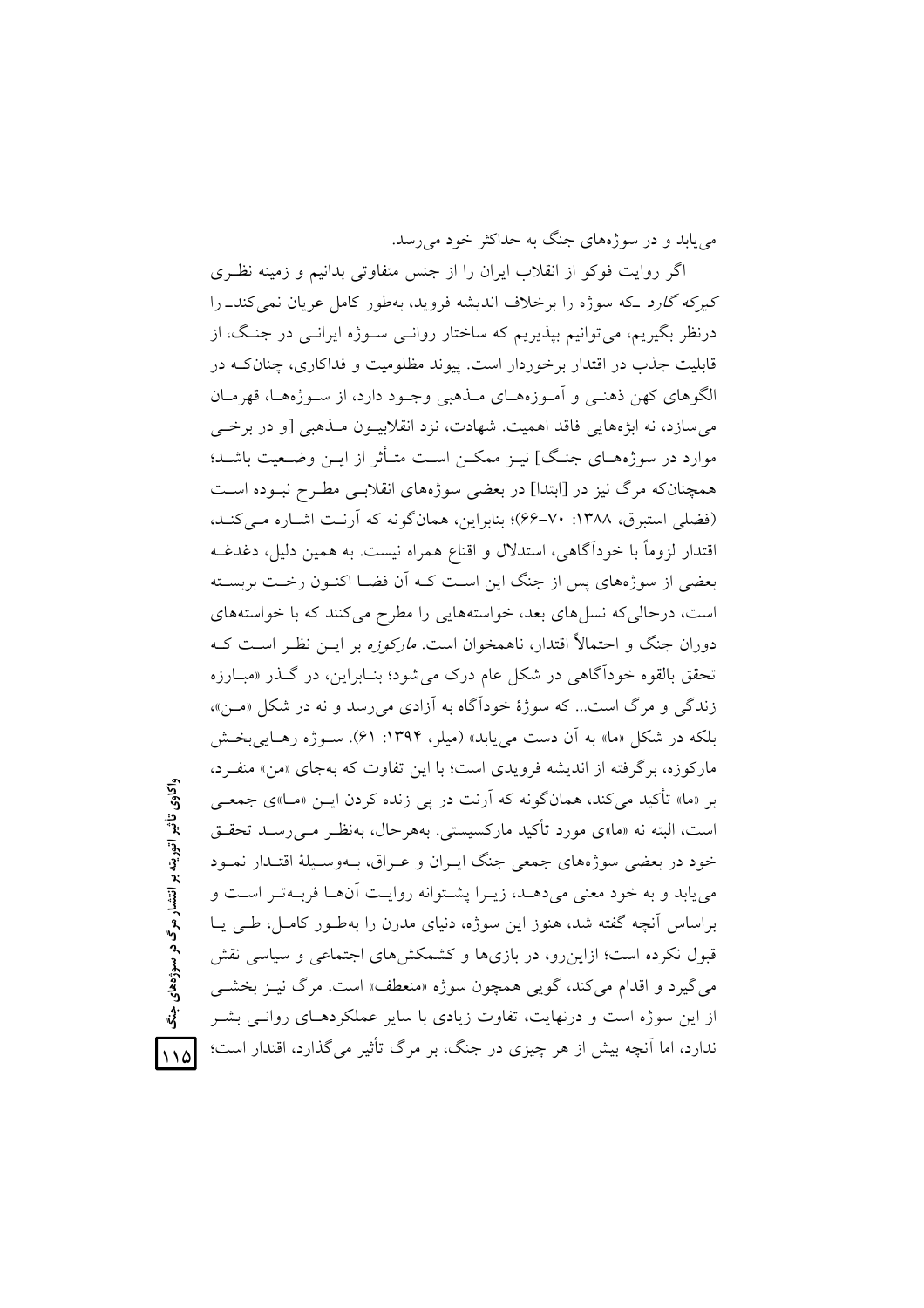بنايوان طبق نظر *آدلو*، «من كهتر» و براساس ديدگاه *كارن هو رناي*، «من ايــدهآل» و صورتهای رفتاری روانشناختی دیگر در سایه اقتدار، صورتبندی می شـوند یا خود را می پابند، درنتیجه سـوژه منفـرد، بـرای مانــدگاری، جبـران و احتمــالاً جاودانگی، به جمع و مبارزه گسیل میشود. بـهعبـارت دیگـر، سـوژه هـیج گـاه بهطور كامل وحدت نمى يابد، اما در سايه اقتـدار بــه وحـدت نسـبى و احتمــالاً رضايت بخش مي رسد.

نتيجەگيرى

ؠٚٳ م<br>ج

«...مي ينداريم كه جاودانه هستيم...»

اسيينوزا

هدف مقاله حاضر، بررسی موردی تجربههای مربوط بـه مـرگ&وهـی و چگـونگی رابطه آن با اقتدار در سوژههای جنگ است. هرچنـد مطالعــات مــرگEیژوهــی هنــوز بهاندازه کافی در ایران گسترش نیافتهانـد، امـا ظرفیـتهـای تولیـد مـتن و پــژوهش دراین باره زیاد است. روایت، مرگ، و اقتدار همواره در رفتـار و ناهشـیار سـوژههـا نقش مهمی را بازی می کند و این موضوع زمینه تحلیل و پیوسـتگی روانــی خاصــی دارد. با توجه به تنوع رفتاري سوژهها، اقتدار عام وجود ندارد، اما در بعضي سوژهها امکان بازگشت می پابد. روایت، دردسترس ترین امر ممکن برای حل شدن سـوژه در اقتدار است. روایت نه جهتدهنده مرگ، بلکه یکی از اهرمهمای روانبی اساسبی در سوژه برای معنابخشی به مرگ است. چــون ســوژه در روایــت، جاودانــه مــیشــود، همواره در جنگ نیز از آن تأثیر می پذیرد، اما این درباره همه سوژهها صدق نمی کند. از سوی دیگر، الگوهای رفتاری سوژههای پیس از جنگ، بیر وضعیت سیاستی و اجتماعی ایران اثر گذار هستند که در این میان، الگوی منتشـر پیش(زهمـه قیادر بـه تأثیر گذاری است. این الگو برای اثر گذاری بیشتر همواره از روایتهای جنگ کمک می گیرد. نشانههای اقتدار اگر در وضعیت حاضیر بازتولیـد شـوند بـبـهشـرطی کـه گسترش الگوی رفتاری، سوژههای جنگ را دربر بگیردـ مـی توانــد تــأثیر مثبتــی بــر وضعیت جامعه داشته باشد. بهطورکلی در مقاله حاضر دریافتیم که تولیـد اقتـدار در جنگ، امکانپذیر بوده و از طریق روایت، بر فزونی مـرگ اثرگـذار اسـت، امـا ایــن ۱۱۶ اقتدار در همه سوژههای دوره مدرن صدق نمــیکنـد. در جنـگ ایــن وضــعیت بــه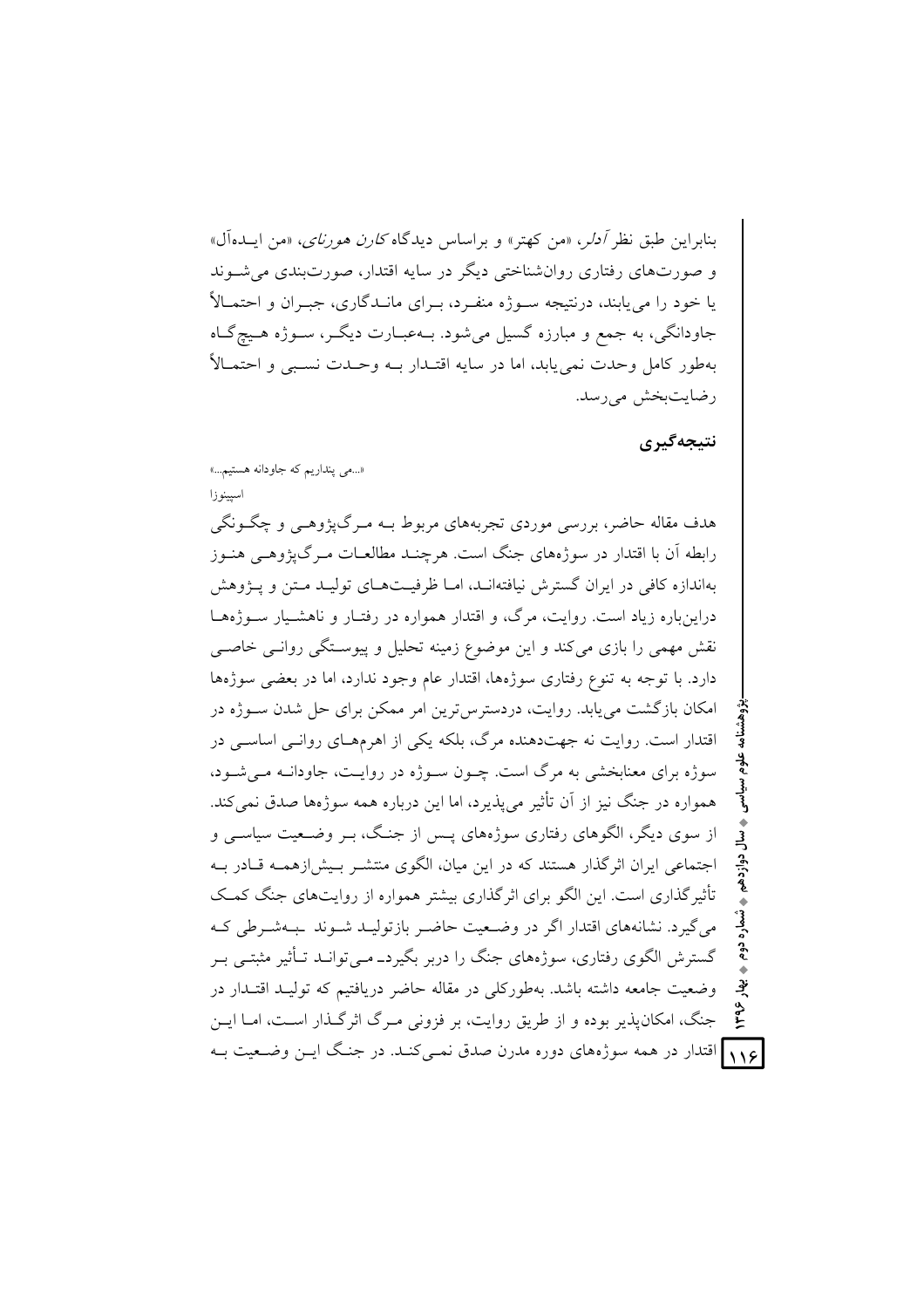شمدیدترین حمد می رسمد و ممکمن است پس از آن کاهش یابید. مراجعـه بـه جهانزیست سوژههای جنگ از مهمترین ابزارهایی است که میتواند مـا را در فهـم ایــن واقعیــتهـا و درک جهـان مـرتبط بـا اَن یـاری کنـد. عــلاوهبـر ایــن، شــرایط روانشناختی و پیچیده سوژهها در تولیـد امکـان پــذیرش اقتــدار در برهــه زمــانی|ی همچون دوره جنگ نیز یاریگر است.\*